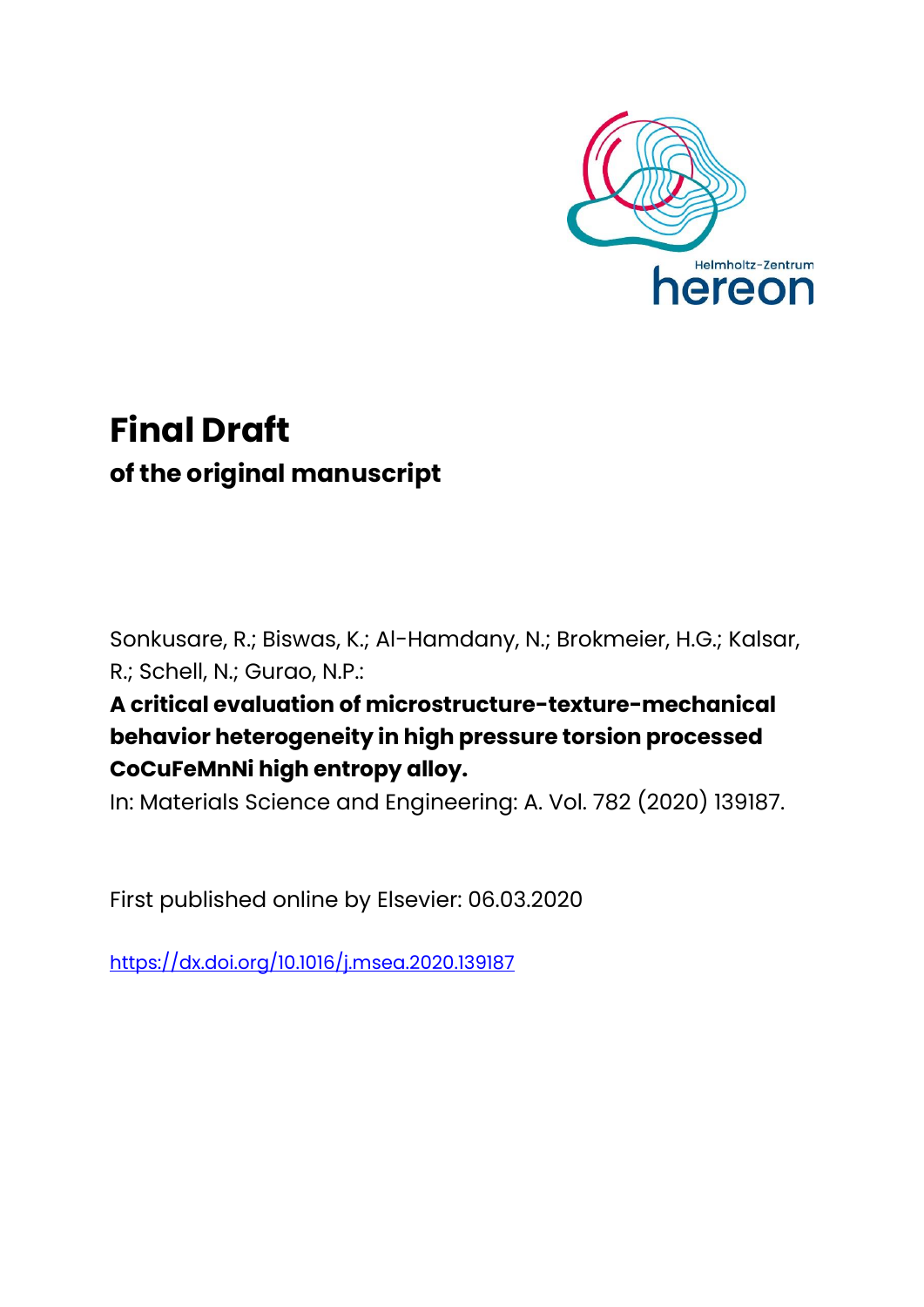# **A critical evaluation of microstructure-texture-mechanical behavior heterogeneity in high pressure torsion processed CoCuFeMnNi high entropy alloy**

Reshma Sonkusare<sup>1</sup>, Krishanu Biswas<sup>1</sup>, Nowfal Al-Hamdany<sup>2</sup>, H. G. Brokmeier<sup>2</sup>, R. Kalsar<sup>3</sup>, Norbert Schell<sup>4</sup>, N. P. Gurao<sup>1\*</sup>

<sup>1</sup> Department of Materials Science and Engineering, Indian Institute of Technology Kanpur, Kanpur-208016, India <sup>2</sup> Clausthal University of Technology (IWW-TEXMAT), Agricolastr. 6, D-38678 Clausthal-Zellerfeld, Germany <sup>3</sup> Department of Materials Engineering, Indian Institute of Science, Bangalore 560012, India <sup>4</sup> German Engineering Materials Science Center at DESY, Helmholtz-Zentrum Geesthacht, Hamburg, Germany

\* corresponding author (email ID: npgurao@iitk.ac.in)

#### **Abstract**

The present study aims to understand the evolution of textural and microstructural heterogeneity and its effect on evolution of mechanical properties of an equiatomic FCC CoCuFeMnNi high entropy alloy (HEA) disc subjected to high pressure torsion (HPT). HPT was performed on disc specimen with a hydrostatic pressure of 5 GPa for 0.1, 0.5, 1 and 5 turns at room temperature where the hardness saturated at 1941 MPa at the periphery of the sample after five turns. Synchrotron diffraction texture analysis of five-turn HPT sample reveals characteristic shear texture with the dominance of A  $\{111\}$  < 110 > ψψ and  $A^*$  {111} < 112 > ψψ components near central region of the disc and it shifts to C {001}<110> component near the periphery of the disc. X-ray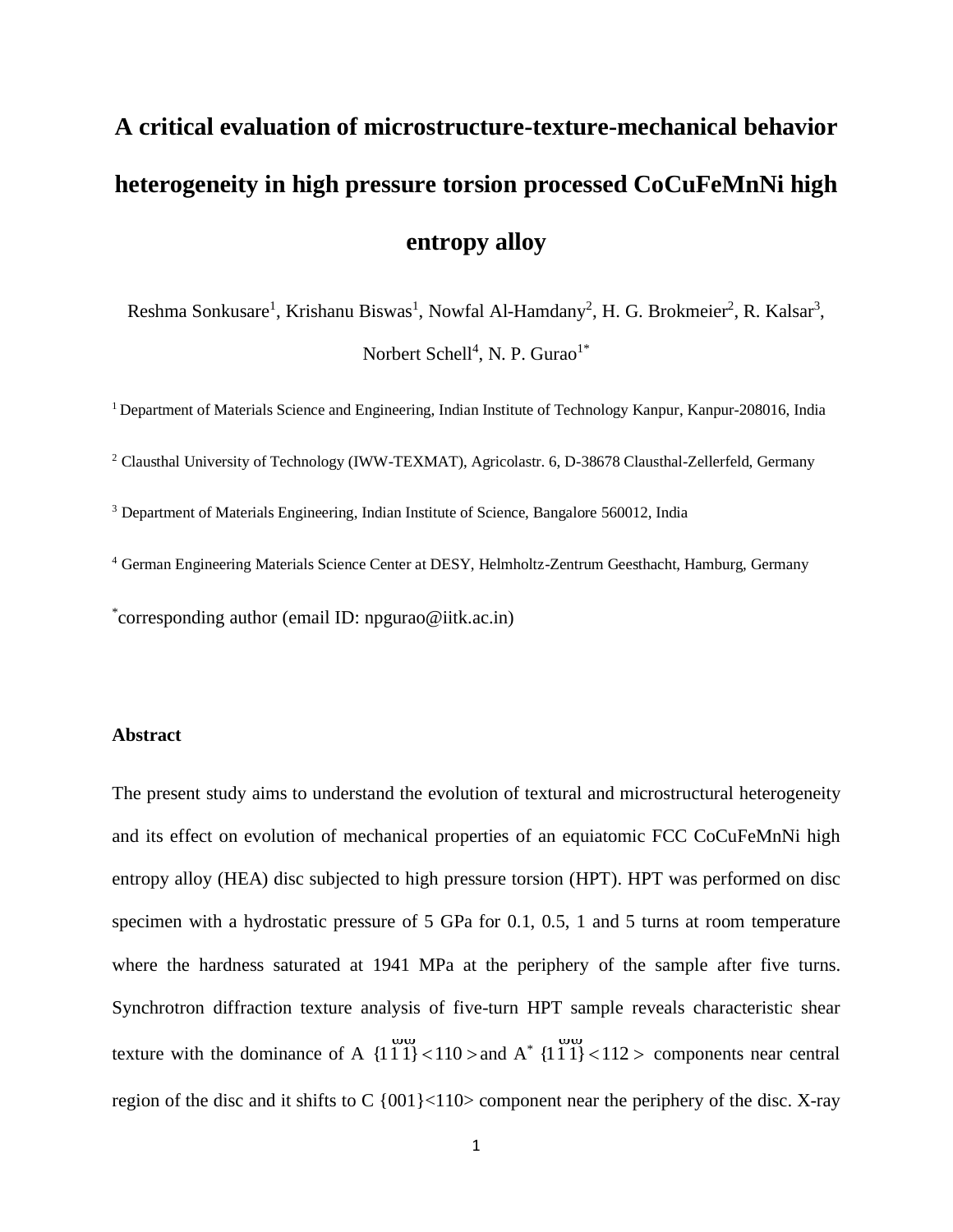diffraction analysis shows decrease in crystalline size with simultaneous increase in dislocation density for five-turn HPT sample with increasing strain from centre to the periphery of the disc. Microstructural analysis using electron back scatter diffraction and transmission electron microscopy indicates extensive grain fragmentation ( $\approx$  55 nm at the periphery of five-turn sample). The evolution of hardness from centre to the periphery of the disc cannot be explained only on the basis of evolution of grain size and dislocation density. The increase in contribution from solid solution strengthening due to partial dissolution of copper rich nano-clusters is expected to be the underlying cause for increase in the hardness. Thus, evolution of gradient microstructure, texture, and chemistry opens up new vistas for designing functionally graded materials for engineering materials.

**Keywords:** High Entropy Alloy; High Pressure Torsion; Shear Texture; Synchrotron Diffraction; Heterogeneity; Strengthening Mechanisms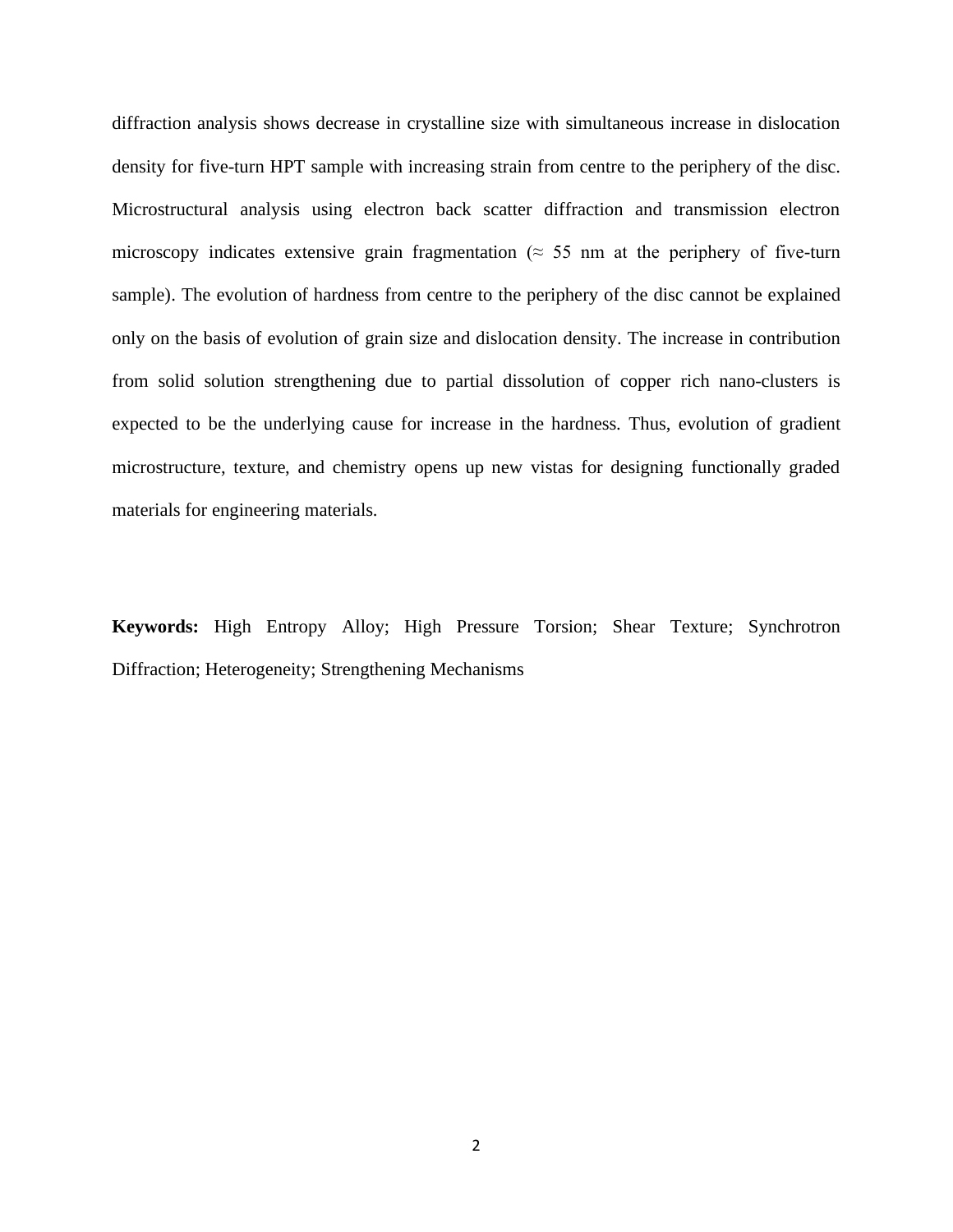#### **1. Introduction**

High pressure torsion (HPT) is a severe plastic deformation (SPD) technique in which high hydrostatic pressure is applied on a disc sample along with torsional straining to obtain truly bulk nanostructured materials (average grain size  $< 100$  nm) with highest fraction of high angle grain boundaries [1, 2, 3, 4]. All SPD processes are inherently heterogeneous in nature, especially the HPT process which is primarily shear based [5,6] leading to shear strain-induced grain refinement in the material [7, 8]. This technique is capable of imposing unlimited magnitude of strain in a single operation, due to the high hydrostatic pressure. Since shear strain during this technique varies as a function of the distance from the centre of the disc, there is evolution of heterogeneous gradient microstructure [9]. The systematic change in the microstructure on a macroscopic scale leads to synergetic strengthening that can be explored to achieve excellent strength and ductility [10]. The fine grain structure at the periphery imparts strength and the gradually increasing grain size towards the centre provides ductility to the material. The microstructure in HPT processed materials has a gradient in grain size, shear strain, hardness and texture. These effects are further compounded in high entropy alloys (HEAs) which are complex concentrated solid solution alloys [11, 12, 13, 14, 15]. Conventional alloys are based on one principal element, but HEAs contain minimum five elements in equimolar or near equimolar proportions, which makes them compositionally complex [16, 17, 18, 19, 20, 21]. Deformation processes like work hardening and grain refinement are strongly related to its crystallographic texture [22, 23]. However, study of texture evolution in HPT processed high entropy alloys has not been reported till date.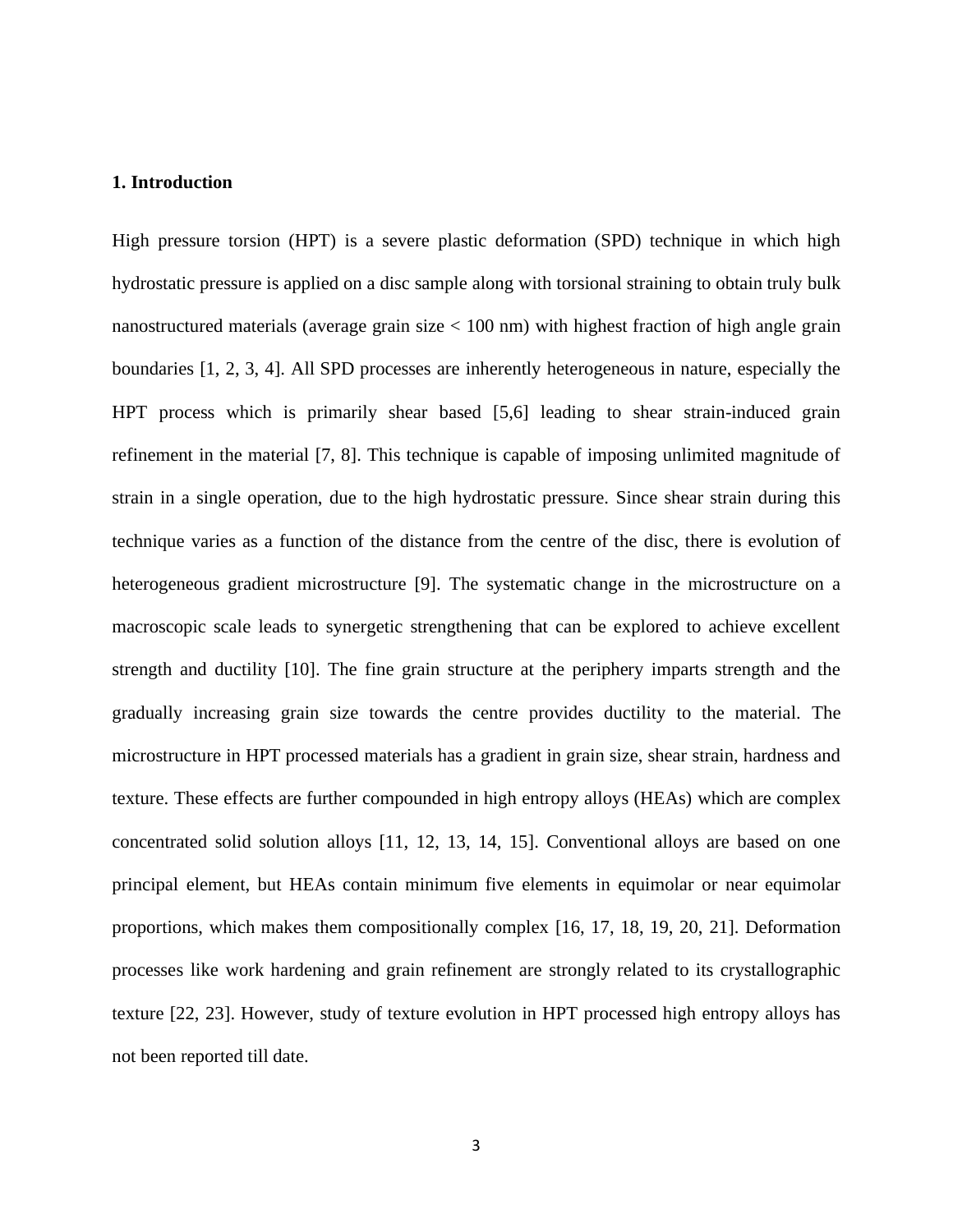Of particular importance is the role of geometrically necessary dislocations (GNDs) in shear process that play an important role in the grain fragmentation leading to a reduction in grain size by three orders of magnitude from tens of micron to tens of nanometer in HPT [24, 25]. The presence of higher fraction of GNDs plays an important role in the onset of continuous dynamic recrystallization which contributes to the overall grain refinement process. The texture evolution in torsion is characterized by rigid body rotation as well as plastic spin. In torsion, texture stability requires the counterbalance presence of high glide rotation rates (or plastic spin rates), due to presence of high rigid body rotation rates [26]. Toth et al. [27] have discussed the orientation persistence parameter S given by

$$
S = \ln\left(\frac{\dot{\bar{\epsilon}}}{|\dot{a}|}\right) \tag{1}
$$

where,  $\dot{\vec{\epsilon}} = \dot{\gamma}$  $\sqrt{3}$  and  $|\dot{\Omega}|$  = magnitude of lattice rotation rate vector. When the lattice spin is low, orientation can persist over a large strain. High value of orientation persistence indicates relative orientation stability i.e. orientation remain strong over a large range of strain. Thus, the evolution of microstructure in terms of dislocation sub-structure contributing to grain refinement and micro-texture evolution in HPT still remains an open issue for conventional metals and alloys as well as complex concentrated solid solutions like HEAs. The large strain deformation of HEAs is important to study the effect of compositional complexity on phase stability and evolution of microstructure, texture and hardness in HEAs.

One such interesting FCC HEA developed by the present authors is characterized by low stacking fault energy and presence of copper rich nano-clusters of size ~2.5 nm with hardness of 539 MPa in the fully annealed condition [28, 29, 30, 31]. It is to be mentioned here that copper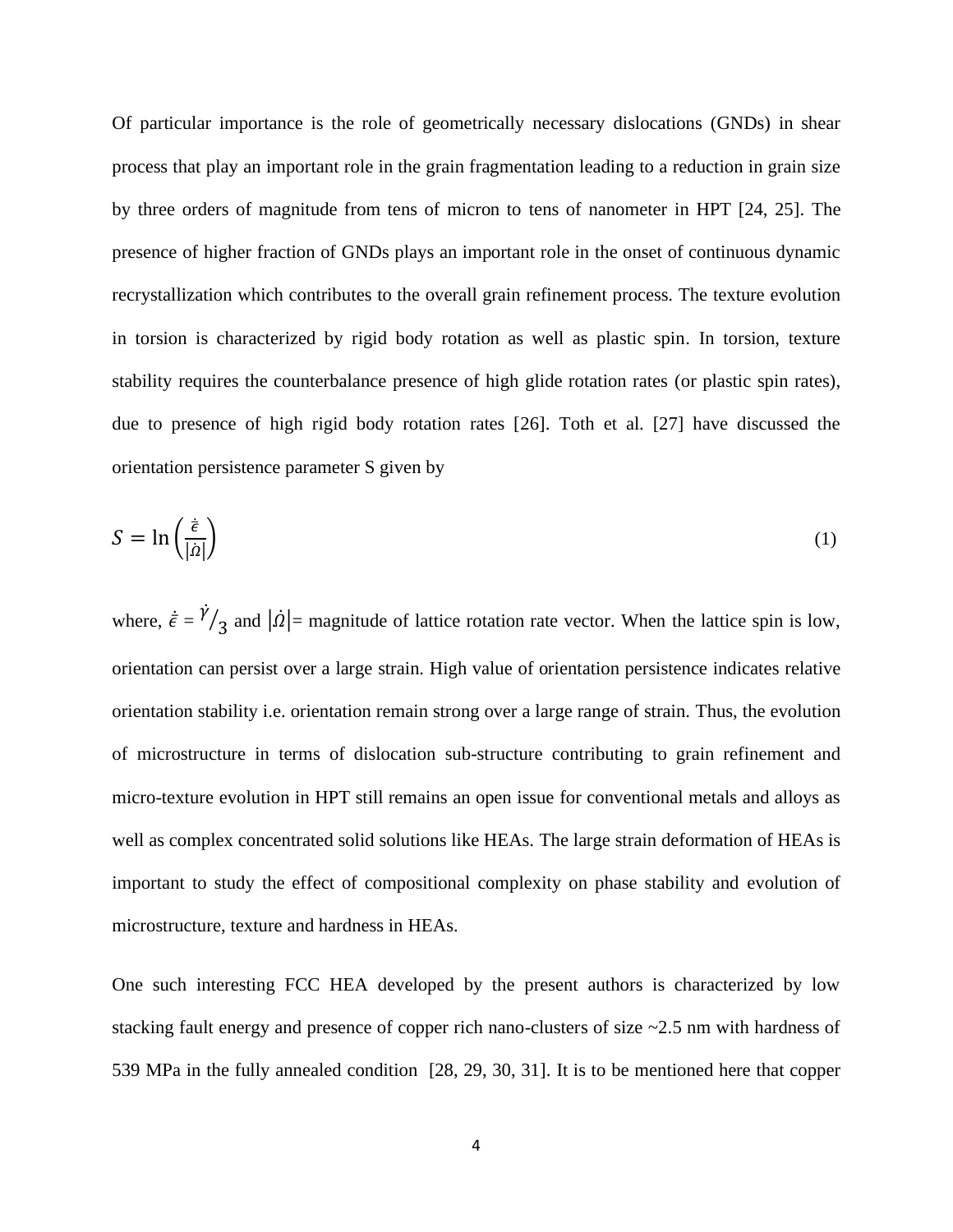has positive enthalpy of mixing with remaining elements in the HEA and there is separation of a copper rich phase at high temperature and hence it is worthwhile to study phase stability under high strain energy regime. In order to address this issue, a complete investigation for heterogeneity in mechanical properties, microstructure and texture from the centre to the periphery of the five-turn HPT processed disc of FCC CoCuFeMnNi HEA was studied. To this end, micro-focus synchrotron diffraction, electron backscatter diffraction (EBSD), nanoindentation and viscoplastic self-consistent (VPSC) simulations were employed to unravel the deformation mechanisms. Texture evolution was studied using synchrotron radiation, from the centre to the periphery of five-turn sample. Although the major focus of the manuscript is to study the evolution of heterogeneity in microstructure, texture and mechanical behavior in fiveturn HPT sample; microstructural evolution for 0.1, 0.5 and 1 turn HPT samples has been reported in details. As the evolution of texture and microstructure is a sequential process, analysis of samples deformed to lower strain is expected to provide better insight into the operative micro-mechanisms. For clarity, EBSD data has been extensively used to explain the evolution of microstructure and its heterogeneity from initial to final stages of HPT. Contribution from various strengthening mechanisms was calculated to explain the heterogeneity in mechanical behavior and establish the microstructure–texture–mechanical behaviour paradigm for HPT processed CoCuFeMnNi HEA.

#### **2.Materials and method**

#### **2.1 Processing**

An alloy button of equiatomic CoCuFeMnNi HEA was melted in a vacuum arc melting furnace, using non-consumable tungsten electrode and water cooled copper hearth, in the presence of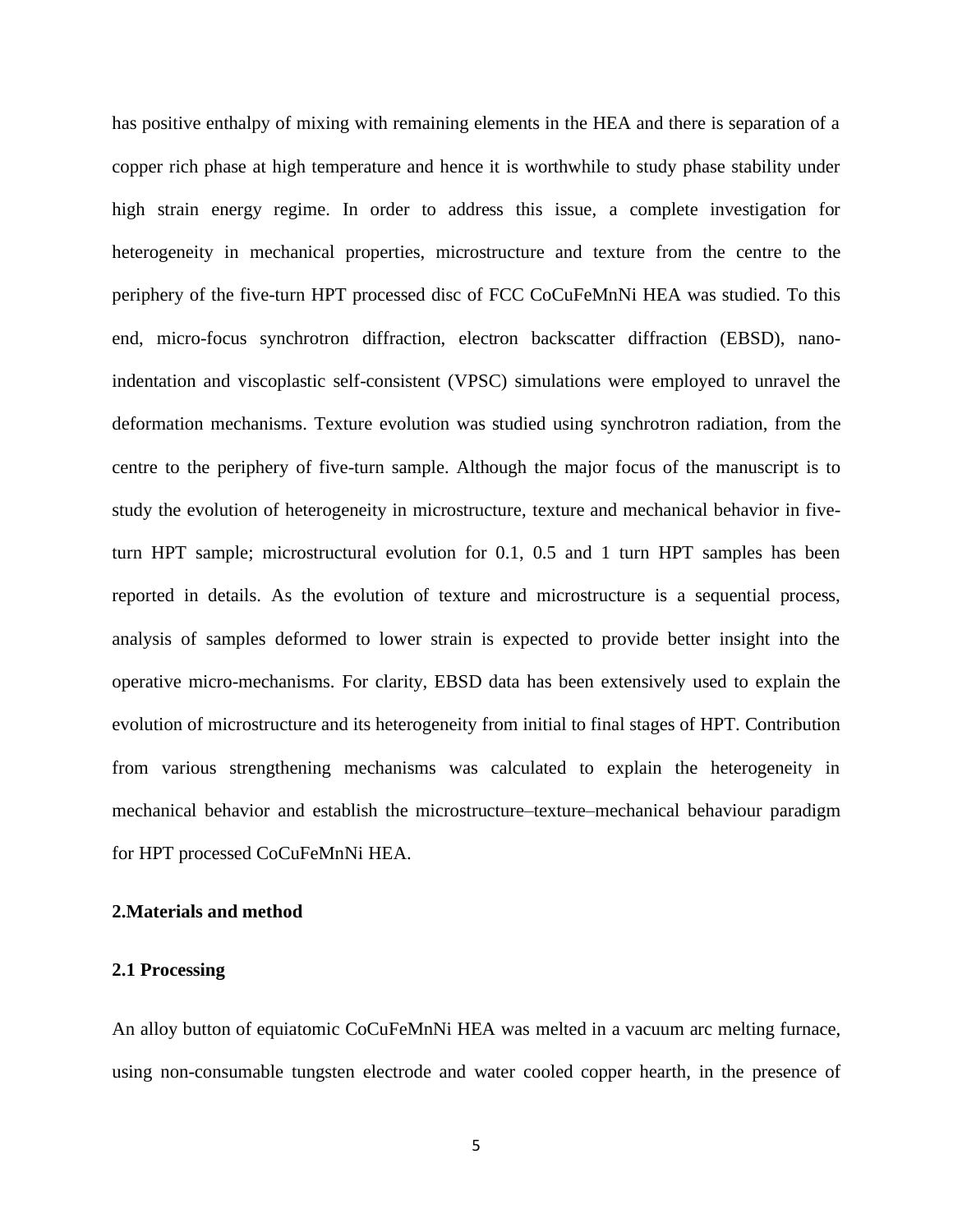argon atmosphere. The button was sealed in a quartz tube and then annealed at 1273 K for 10 hour, followed by water quenching. Small disc specimens were machined from the button using electric discharge machining (EDM), with the dimension of 8 mm diameter and 0.8 mm thickness. The disc were processed via high pressure torsion, with hydrostatic pressure of 5 GPa. The von Mises strain  $(\varepsilon_{vm})$  developed during HPT can be calculated using the following equation.

$$
\varepsilon_{vm} = \frac{2\pi r N}{\sqrt{3}h} \tag{2}
$$

Here,  $r =$  radius from the centre of the disc,  $N =$  number of turns,  $h =$  average thickness of the disc. Revolutions of 0.1, 0.5, 1 and 5 turns were imposed on the discs.

#### **2.2 Characterization**

Macro-texture measurements were conducted at different radius of five-turn sample, using Synchrotron source (DESY Photon Science, Hamburg, Germany), with a wavelength of 0.0142 nm, in transmission mode. The beam energy, spot size and sample to detector distance was 87 keV, 300  $\mu$ m  $\times$  300  $\mu$ m and 1000 mm, respectively. A solid state area detector (Perkin Elmer) was used to acquire the X-ray diffraction pattern. The instrument was first calibrated with standard sample  $(LaB_6)$  and then measurements were carried out for five-turn HPT sample with exposure time of 1 second per image. The diffraction patterns were analyzed using FIT2D software and pole figures and orientation distribution function (ODF) were generated using CUBEODF software. The ODF was determined from incomplete pole figures obtained from synchrotron diffraction using monoclinic sample symmetry and recalculated (111), (200) and (220) complete pole figures were determined. Single shot scan, obtained using synchrotron, was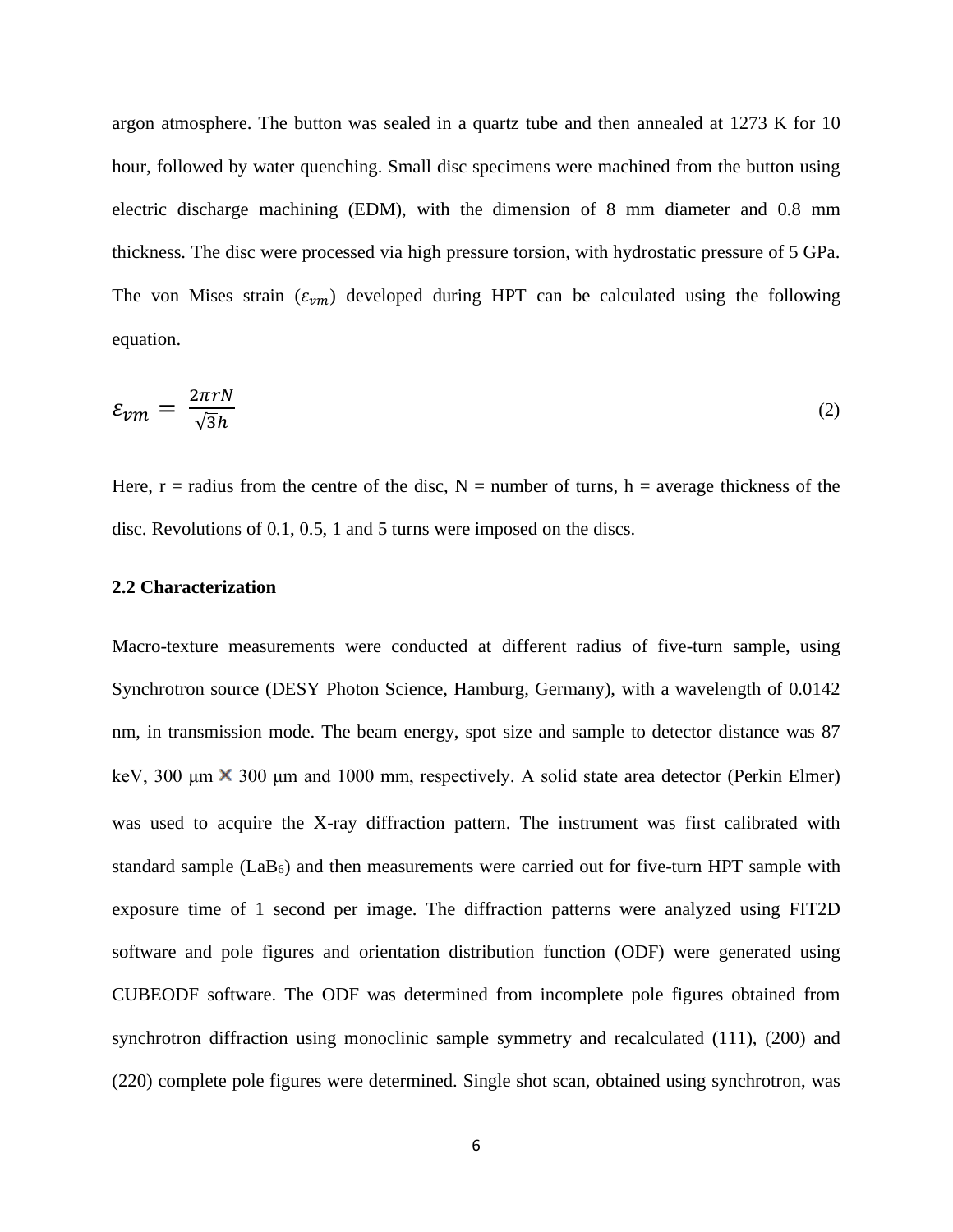utilized for determination of crystallite size, micro-strain and dislocation density as a function of radius in five-turn sample and analysis was carried out in commercially available Xpert Highscore plus PANalytical software, based on Williamson-Hall equation. First three peaks of the XRD pattern were selected to fit Williamson-Hall equation. The schematic of synchrotron is shown in Figure 1(a) and the location at which various characterization has been done is shown in Figure 1(b).

Micro-texture measurements were carried out using electron backscatter diffraction (EBSD) in a JEOL JSM-7100F Field Emission Scanning Electron Microscope equipped with Oxford EBSD detector. The samples were prepared by polishing with emery paper followed by alumina cloth polishing and colloidal silica polishing. Step size of 0.15  $\mu$ m and binning mode of 2  $\times$  2 was used to scan the sample. The analysis was carried out using TSL-OIM software version 7.2. The orientation distribution function (ODF) was calculated from EBSD data using monoclinic symmetry of HPT samples.

Transmission Electron Microscopy (TEM) was carried out on a 3 mm disc cut from the periphery of 0.1-turn, one-turn and five-turn HPT sample. The disc was ground using emery paper upto 80 μm, followed by dimpling grinder (Gatan, model 656, USA). It was then subjected to precision ion polishing system (Gatan, model 691, USA). Argon gas ions were purged to create perforation at the centre of the disc. The sample was then observed under JEOL 2000 FX-II TEM. To resolve nano-sized grains at the periphery of five-turn sample, TEM-OIM was carried out. For TEM-OIM, FEI Technai F-30 transmission electron microscope (TEM), operating at 300 kV voltage, was used. Orientation imaging was performed using precession electron diffraction (PED) in the TEM-based orientation imaging microscopic analysis with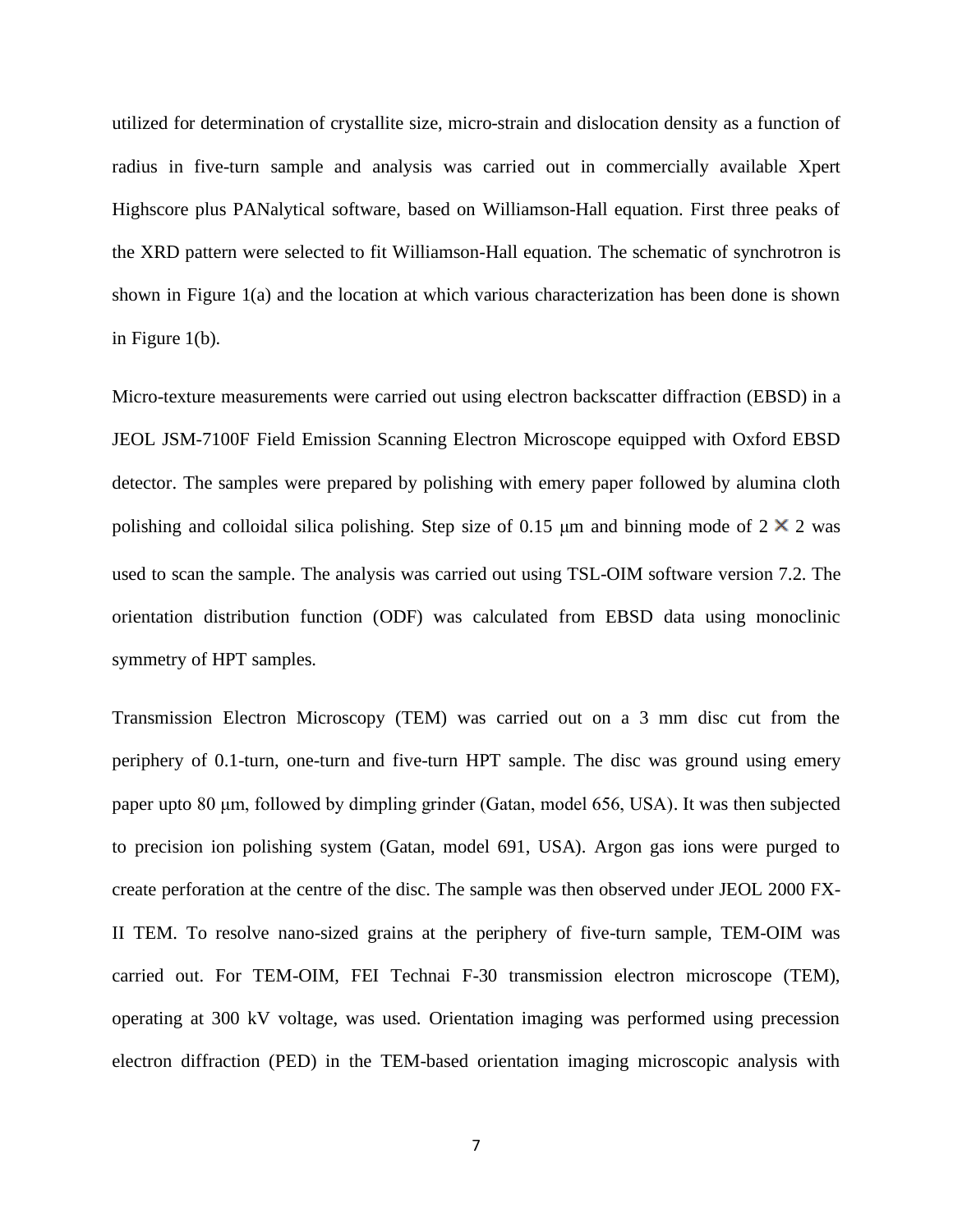NanoMegas (Digital/ASTAR) which has resolution of the order of a nanometer. The 3 mm disc sample prepared for TEM was utilized for TEM-OIM also.

Vickers micro-indentation was carried out on 0.1 turn, one-turn and five-turn sample from centre to periphery at five different angles  $(0^{\circ}, 22.5^{\circ}, 45^{\circ}, 67.5^{\circ})$  and  $90^{\circ}$ ). A load of 500 g was applied on the sample for a dwell time of 10 s. The data obtained was plotted as 2D contour maps using OriginPro 8.5 software. Instrumented nano-indentation (Hysitron, model TI750) with Berkovich indenter [32] was carried out on five-turn HPT sample at different radius from the centre. Maximum load of 1000 μN was used to obtain load vs depth curve, hardness value and elastic modulus at various radius.

#### **2.3 Simulations**

Viscoplastic self-consistent (VPSC) simulation was utilized to simulate the HPT texture for different values of shear strain in order to understand deformation micro-mechanisms. In VPSC, a grain in a polycrystalline material is considered as an inclusion in a homogeneous equivalent medium (HEM) having the average property of the polycrystal [33, 34]. The strain rate within the grain is given by the following equation.

$$
D_{ij}^c = \gamma^0 \sum_s m_{ij}^s \left(\frac{m^{s} \cdot \sigma}{\tau^s}\right)^n = \gamma^0 \sum_s m_{ij}^s m_{kl}^s \left(\frac{m^{s} \cdot \sigma}{\tau^s}\right)^{n-1}
$$
(3)

Here, s = slip system,  $\gamma^0$  = normalizing strain rate,  $m^s$  = geometric Schmid tensor,  $\tau^s$  = threshold value of stress and  $n =$  rate sensitivity inverse. The evolution of critical resolved shear stress (CRSS) for slip or twinning with respect to strain is governed by the Voce law [35] as given below.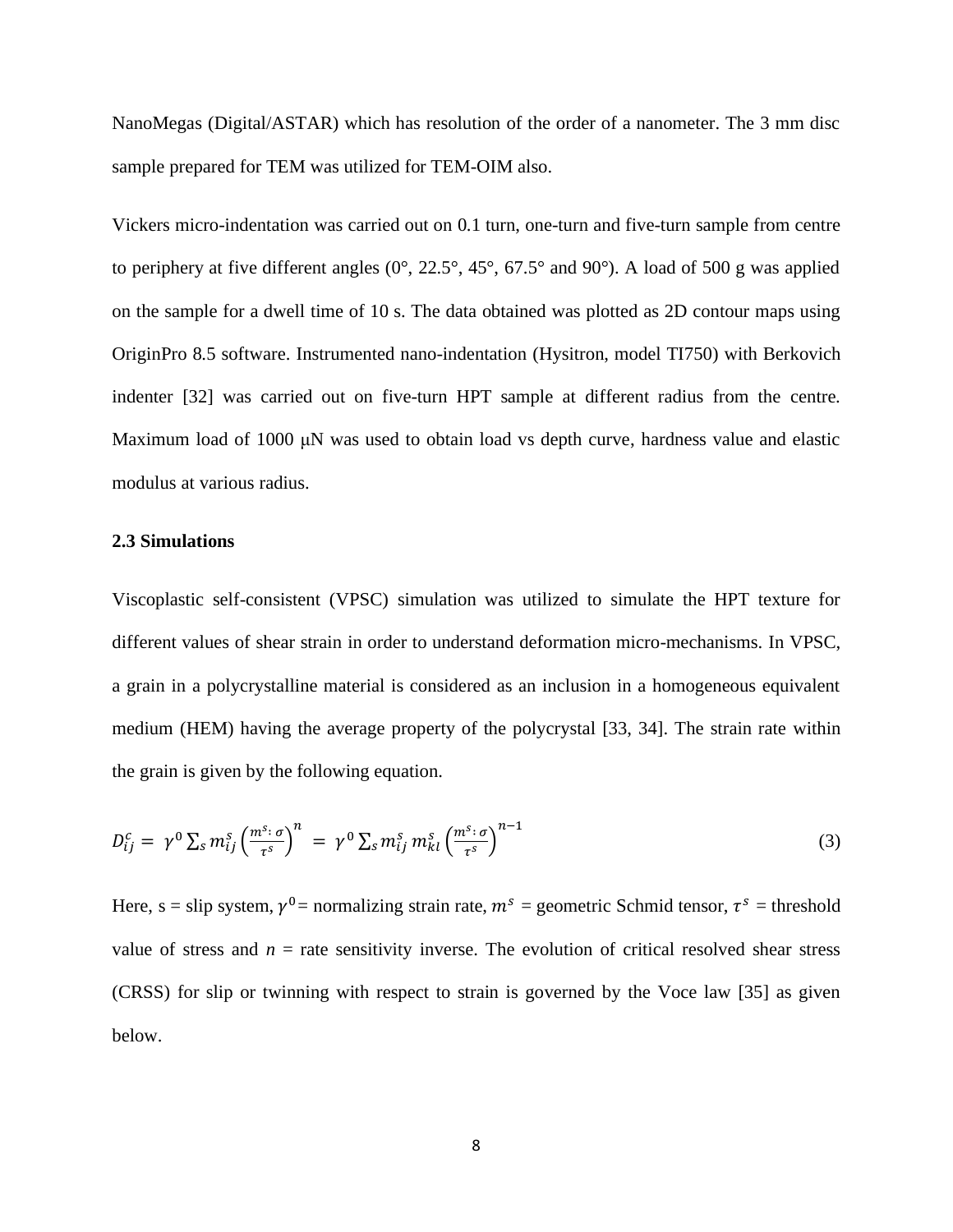$$
\tau(\Gamma) = \tau_0 + (\tau_1 + \theta_1 \Gamma) \left[ 1 - \exp\left(\frac{-\theta_0 \Gamma}{\tau_1}\right) \right] \tag{4}
$$

The four parameters  $\tau_0$ ,  $\tau_1$ ,  $\theta_0$  and  $\theta_1$ contribute to hardening of slip systems. In the present work, 2000 grains with random texture was used as input file and VPSC-7 with affine approach was used to model shear texture during HPT for two cases (a) considering octahedral as well as partial slip systems and (b) considering only octahedral slip systems. The simulations were carried out only till strain of three to qualitatively show the evolution of texture as the code cannot handle large shear strain. Though the actual shear strain in five-turn HPT sample is 157, the present simulation is an attempt to show the formation of characteristic shear texture in HEA with and without the operation of partial slip.

#### **3. Results**

#### **3.1Evolution of texture**

Textural evolution provides important information for understanding the deformation behavior during HPT processing. The torsion texture can be described as  $\{hkl\}$  <uvw>, where  $\{hkl\}$  is parallel to shear plane and  $\langle$ uvw $\rangle$  is parallel to shear direction. Figure 2(a) shows the ideal shear texture components  $(A, \overline{A}, A_1^*, A_2^*, B, \overline{B}, C)$  in (111) pole figure. The Euler angles and {hkl}<uvw> for the main FCC shear texture components is shown in Table I and it is discussed in details by Li et al. [36] and Toth et al. [20]. Figure 2(b) shows the (111), (200) and (220) pole figures from the centre to the periphery of the five-turn HPT sample. It can be observed that the texture is heterogeneous as a function of radius and there is evolution of characteristic shear texture as observed in FCC metals and alloys. However, the texture obtained is extremely weak due to grain fragmentation at high strain. The texture at the periphery  $(Z1)$  does not resemble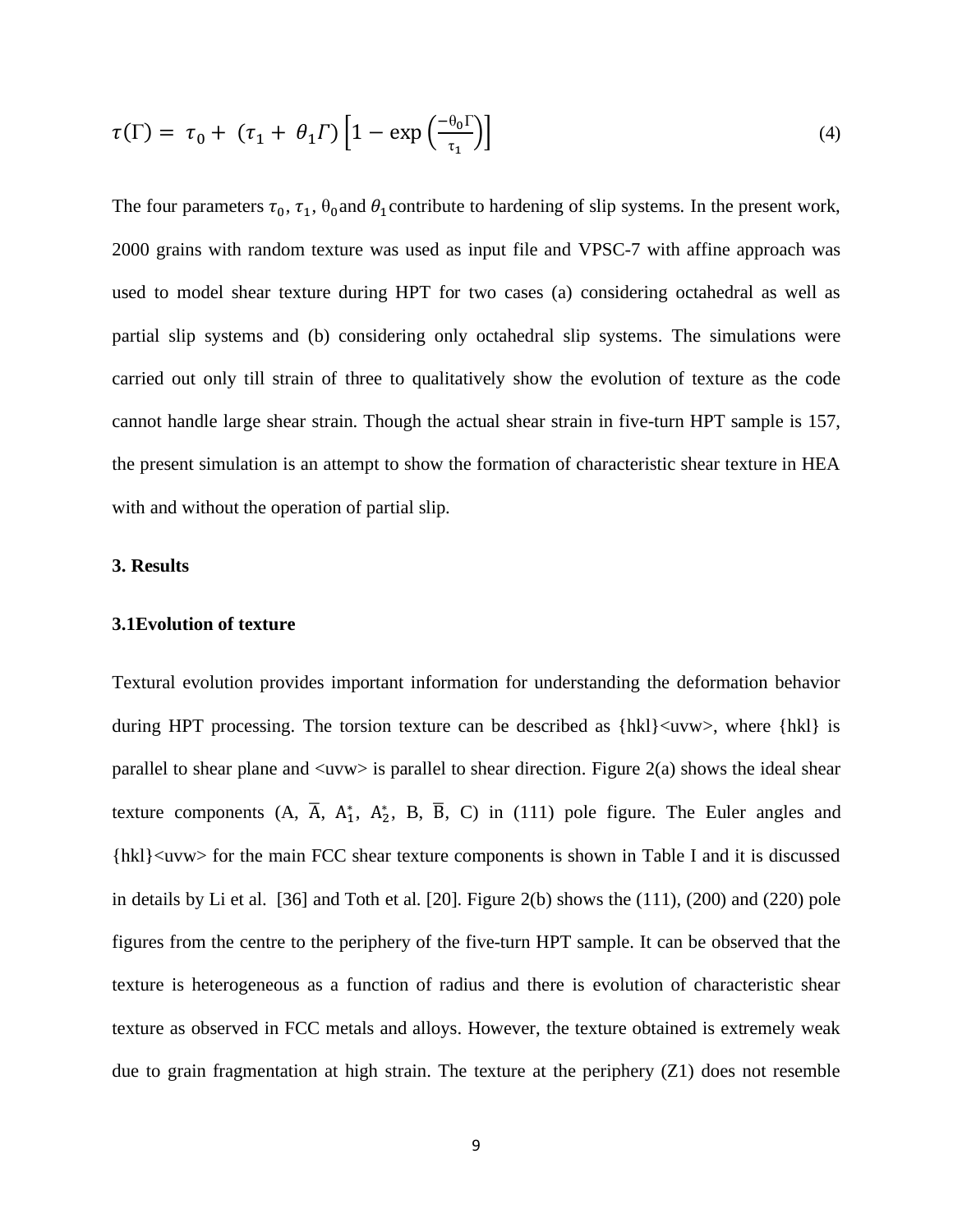with shear texture because there was lateral flow of material apart from shear strain. There is a continuous strengthening of components B and C and continuous weakening of A and A\* from the centre to periphery.

#### **3.2 Evolution of microstructure and micro-texture**

In order to understand the microstructural evolution depicting the heterogeneity from centre to periphery, EBSD analysis was carried out from different sections of 0.1-turn sample subjected to different amount of shear strain. A schematic of various sections analyzed is shown in Figure 1(b). Figure 3 shows the crystal orientation or inverse pole figure (IPF) maps of the annealed sample and HPT samples at different locations. EBSD scans were performed at the central region of 0.1, 0.5, 1, and 5 turn HPT samples as well as at the periphery and middle region of 0.1-turn HPT sample to study the evolution of microstructure as a function of different number of turns and the heterogeneity of microstructural evolution in 0.1-turn sample respectively. The annealed sample has coarse equiaxed grains of 37 μm average grain size and is characterized by the presence of annealing twins typical of medium SFE FCC materials like copper. The colour gradients seen in IPF maps of HPT samples indicate orientation gradient due to dislocation activity. The grains are deformed even at the centre of the sample, whereas the grains at the periphery are elongated. It can be observed that the average grain size decreases as the shear strain increases with number of turns as well as from centre to periphery for 0.1-turn sample. Table II also indicates that GND density increases as the distance from centre to periphery increases for 0.1-turn sample as well as with increase in number of turns at the centre of HPT discs. Due to the resolution limit of EBSD technique, it was not possible to obtain data at the periphery of 0.5, 1, and 5 turn samples deformed to higher strain levels.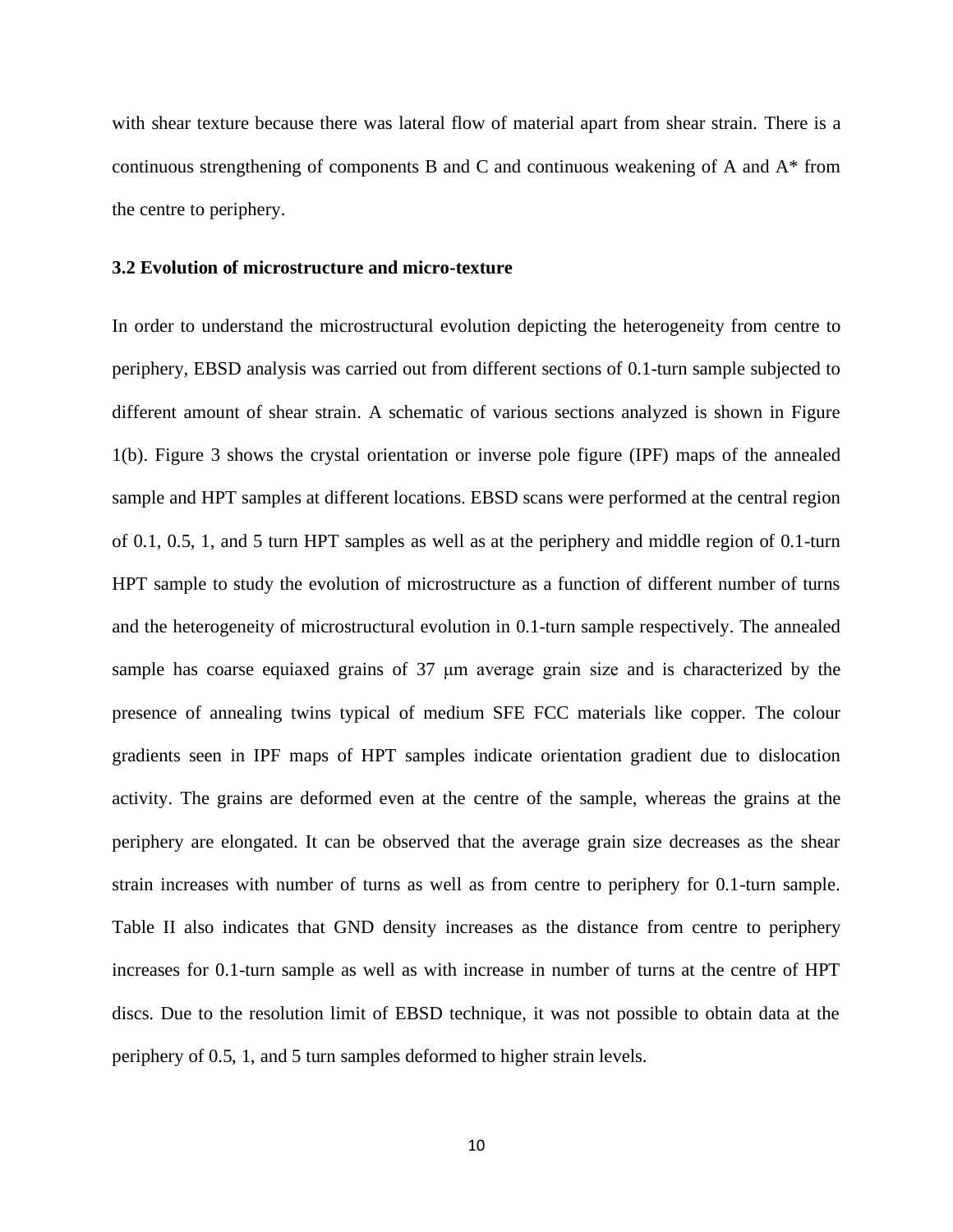Intragranular misorientation determined in terms of kernel average misorientation (KAM) increases from the centre of the disc to the periphery and is characterized by shifting of peak KAM to higher value. This is a clear indication of increase in misorientation within the grains that leads to grain fragmentation in 0.1-turn HPT sample (Figure  $4(a)$ ). KAM distribution at the centre of the disc also shifts to right with increase in number of HPT turns (Figure 4(b)) indicating higher intragranular misorientation with increase in number of turns of HPT. Information about various type of grain boundaries and intragranular misorientation in terms of grain reference orientation deviation (GROD) as well as geometrically necessary dislocation density was also determined from EBSD data and is displayed in Table II. Gradual increase in GROD values and fraction of high angle grain boundaries is observed with increase in strain. Figure 5(a) shows the grain boundary map at the periphery of five-turn HPT sample obtained from TEM-OIM. The black lines represent high angle grain boundaries ( $θ \ge 15°$ ) and red lines represent low angle grain boundaries (θ = 2 – 15°). Severe grain fragmentation can be observed, with average grain size of  $55.4 \pm 33.4$  nm. Taylor factor map at the periphery of 5 turn sample is shown in Figure 5(b). The grains are equiaxed even at the shear strain of 157 and the grain fragmentation is uniform indicating Taylor kind of deformation of the nano-grains. Figure 6 shows the bright field TEM images at the periphery of 0.1-turn, one-turn and five-turn sample. Evolution of distinct dislocation structure is observed at the periphery of the one-turn HPT sample in Figure 6(a) while Figure 6(b) shows extensive grain refinement and corresponding SAD pattern shows a spotty ring indicating nanosize grains.

#### **3.3 Evolution of hardness**

We have measured micro-hardness of all the HPT processed samples. However, we shall present the salient results to bring about the details of deformation behaviour of the HEA at different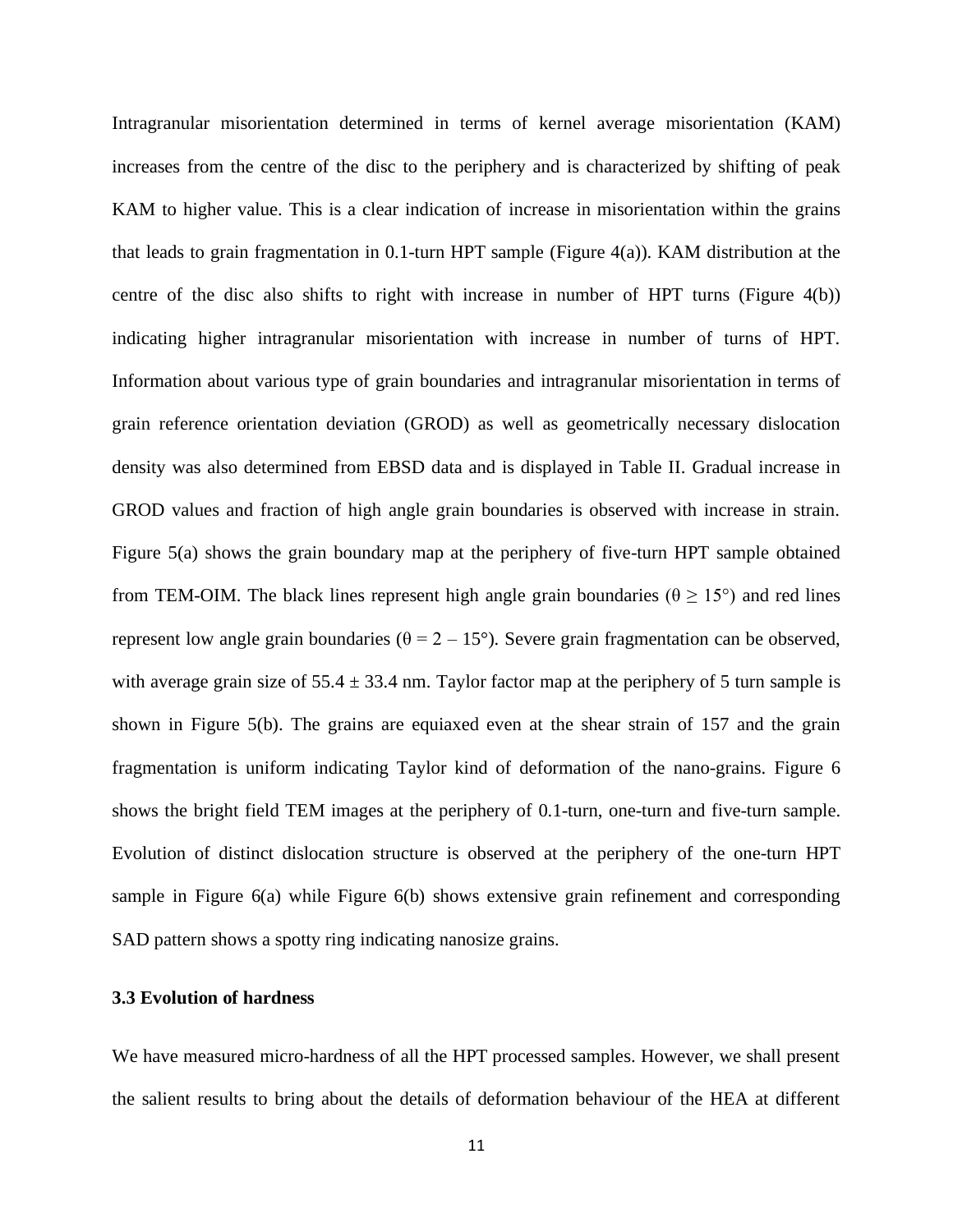strain. Figure 7 shows the hardness evolution from centre to periphery in 0.1-turn, one-turn and five-turn sample using 2D contour maps. The hardness increases as a function of radius and reaches saturation at 1941 MPa (supplementary data S.III) which is more than 3.5 times the hardness of the homogenized sample. The saturation hardness is achieved in five-turn sample itself and even ten-turn HPT sample showed the same value of hardness at the periphery of the HPT processed disc.

Figure 8(a) shows the load (P) vs depth (d) curve from nano-indentation for different radius of five-turn sample. The P-d curves shift to the left (lower indentation depth) indicating rise in hardness from centre to periphery. Figure 8(b) shows the variation of hardness and elastic modulus as a function of distance from the centre of the disc. The hardness increases from centre to periphery whereas, elastic modulus remains almost constant from centre to periphery of the HPT disc. This unique trend in hardness is attributed to partial dissolution of copper rich nanoclusters during high pressure torsion which leads to increase in solid solution strengthening and hence increases the hardness. Atom probe tomography of five turn HPT sample (supplementary data Figure S2) indicated reduction in cluster size from 2.5 to 1.5 nm with corresponding increase in copper contents from 8 to 17 atomic percentage in the matrix (supplementary data Table S1) [37,38,39]. The hardness obtained using nano-indentation is always higher than that obtained using micro-indentation due to higher contribution of GNDs for smaller indents [40,41].

#### **4.Discussion**

A thorough analysis of the evolution of microstructure, texture and mechanical behaviour in terms of unique evolution of hardness, clearly indicates a combinatorial effect of multiple micro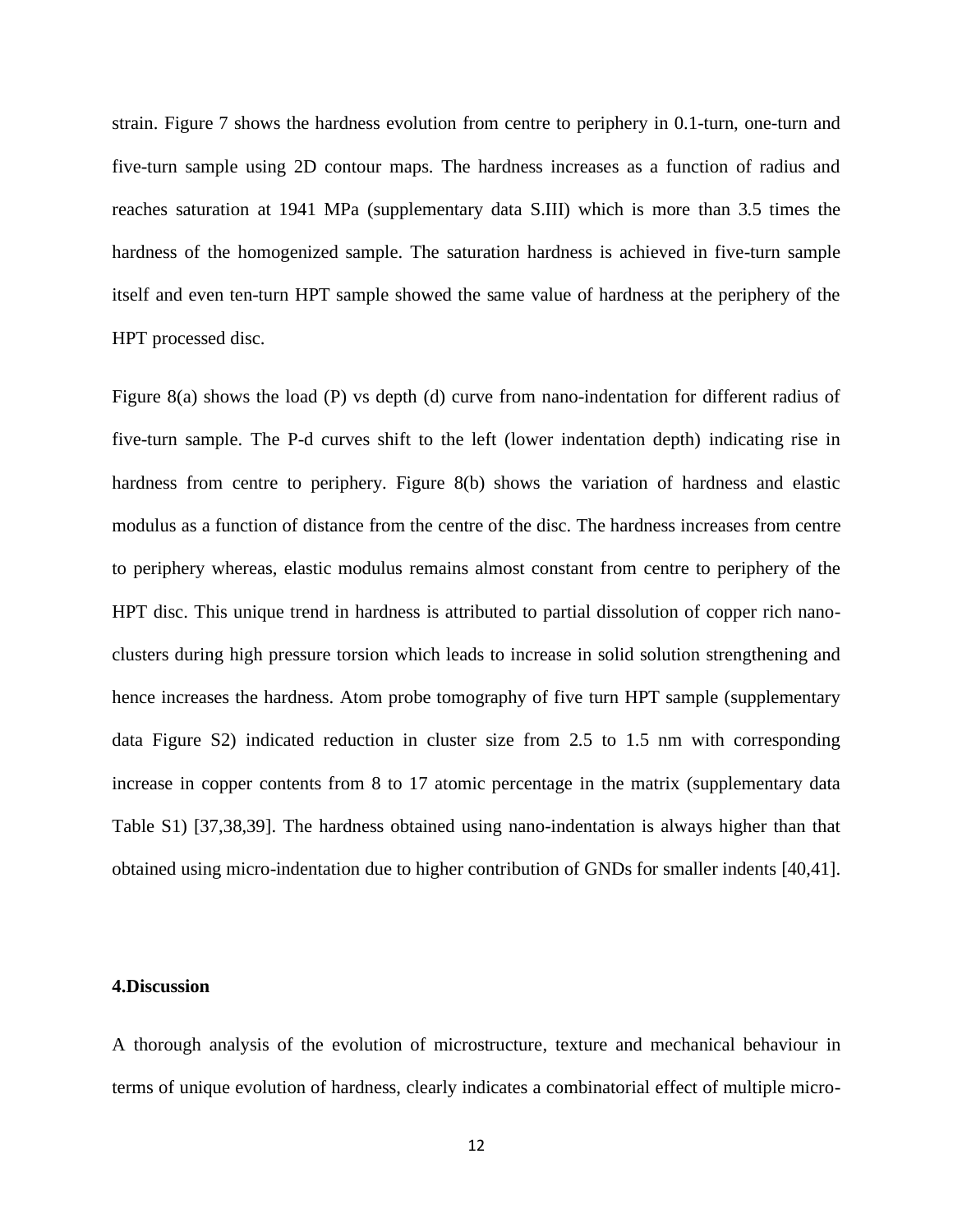mechanisms operative during high pressure torsion. The role of processes like grain fragmentation, evolution and stability of texture components and evolution of mechanical properties relevant for HPT will be discussed for the special case of CoCuFeMnNi HEA.

#### **4.1Evolution of texture and microstructure**

X-ray diffraction (using synchrotron) was carried out to determine the average crystallite size and micro-strain in five-turn sample using Williamson-Hall method [42].

$$
B\cos\theta_B = \frac{\kappa\lambda}{D} + 4\,\varepsilon\sin\theta_B\tag{5}
$$

Here, *B* is the peak broadening (FWHM,  $= \int_{0}^{2} B_{sample}^{2} - B_{instrument}^{2}$ ),  $\theta_{B}$  is the Bragg angle, *K* is constant,  $\lambda$  is the wavelength, *D* is crystallite size and  $\varepsilon$  is micro-strain. The dislocation density (ρ) was calculated using the following formula [43].

$$
\rho = \frac{2\sqrt{3}\langle \varepsilon \rangle}{Db} \tag{6}
$$

Here,  $\varepsilon$  is the micro-strain, *D* is the crystallite size and *b* is the Burgers vector. The crystallite size decreases (44 to 26 nm) from the centre to the periphery of five-turn sample while the micro-strain and dislocation density increases as a function of radius (Figure 8(c)). TEM-OIM at the periphery of five-turn sample showed number average grain size of 25 nm which is in good agreement with the X-ray diffraction results while the area average grain size was 55 nm. The high dislocation density can be attributed to reduced annihilation rate of dislocations during deformation because of high Peierls-Nabarro stress to move the dislocations and restricted cross slip due to low stacking fault energy in the concentrated HEA.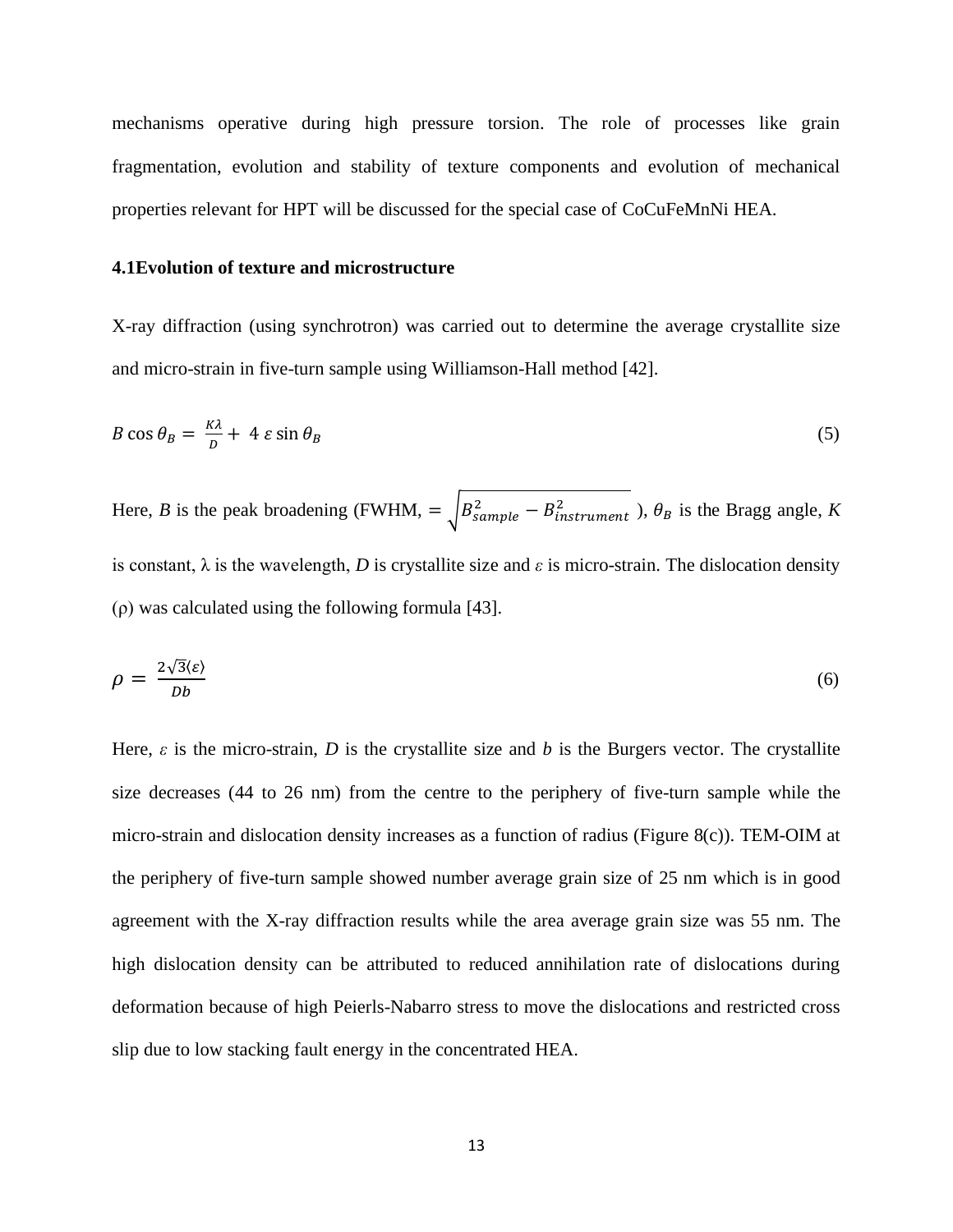The trend for crystallite size and dislocation density shown in Figure  $8(c)$  is characterized by sudden decrease from the centre followed with gradual decrease from centre to periphery of the HPT disc. This implies that the grain fragmentation rate and evolution of dislocation density is faster near the centre that is at low effective strain while it becomes sluggish at the periphery (high strain). Chen et al. [11] have described the effect of initial grain size on the plastic deformation and grain fragmentation mechanism during SPD processes. It was observed that grain refinement is dominated by deformation twinning in coarse grain sample while dislocation slip is prevalent in fine grained sample. Moreover, it was observed that the grain refinement rates are high for coarse grains and low for fine grains.

It has been reported by Naghdy et al. [44] that for high SFE materials, a copper-type texture with dominance of C component {001}<110> and for low SFE materials, a brass-type texture with dominance of B component  $(112)$  < 110 >  $\omega$ is observed. In the present work, both B and C components increases from centre to periphery, indicating medium SFE characteristics. Beladi et al. [45] reported that dynamic recrystallization (DRX) grains have dominance of A component during torsion. Since A component is decreasing from centre to periphery of five-turn sample, the tendency of DRX is also decreasing. In the present alloy, grain refinement process occurs by the process of continuous dynamic recrystallization (cDRX) that involves short range grain boundary migration in low SFE FCC materials to form new sub-micron and nano-crystalline grains [46]. Sub-grain or cell structure observed in TEM micrograph of one-turn sample is an indication of cDRX process where LAGBs progressively evolve into HAGBs at larger deformations and there is no clear nucleation and growth stage. The accumulation of dislocations near the LAGBs increases with deformation which increase the misorientation and eventually when it reaches a critical misorientation ( $\theta_c \approx 15^{\circ}$ ), HAGBs are formed. The recrystallization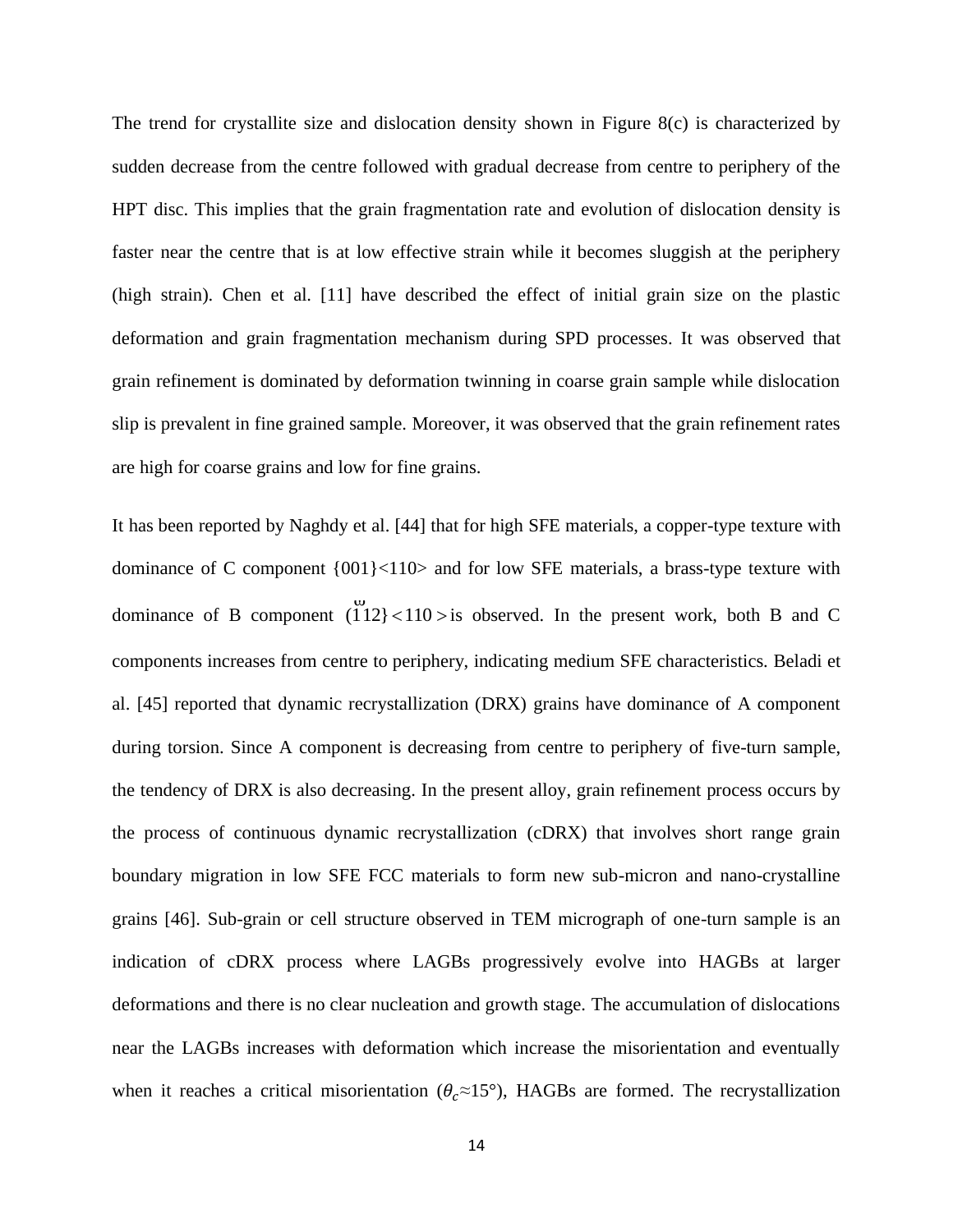occurs uniformly and new grains forms by progressive rotation of sub-grains and microstructure evolution exhibit a continuous character.

During HPT, the grains get sheared and become elliptical in shape and the aspect ratio of the grains should increase with shear strain as discussed by Canova et al. [17]. Grain refinement during HPT is also aided by deformation twins and shear banding [20]. Since HPT samples experience inhomogeneous straining, different regions of a grain experience different straining and therefore bands are formed, separated by geometrically necessary boundaries (GNBs). Apart from GNBs, incidental dislocation boundaries (IDBs) can also form by statistical trapping of dislocations [47]. As the strain increases during HPT, misorientation of GNBs and IDBs also increases, leading to formation of HAGBs and therefore grain refinement occurs. In the present case, cDRX has reached steady state that leads to a saturation hardness value. However, there is still heterogeneity in hardness value indicating the heterogeneity of microstructure and texture in five-turn HPT sample.

#### **4.2 Viscoplastic self consistent simulations**

The VPSC simulation was carried out to obtain evolution of texture in the HPT sample. Twelve octahedral slip system  $\{111\} \le 11$   $\Omega$  and twelve partial slip system  $\{111\} \le 112$  were considered as the operating mode of deformation of FCC CoCuFeMnNi HEA [27] during the simulations in first case and only octahedral slip system was considered for the other. The Voce hardening parameters used are shown in Table III. Twins observed at the centre of half-turn sample in EBSD [12] justifies considering partial slip system along with octahedral slip system. The initial texture with random 2000 orientations was used and simulation was carried out with Affine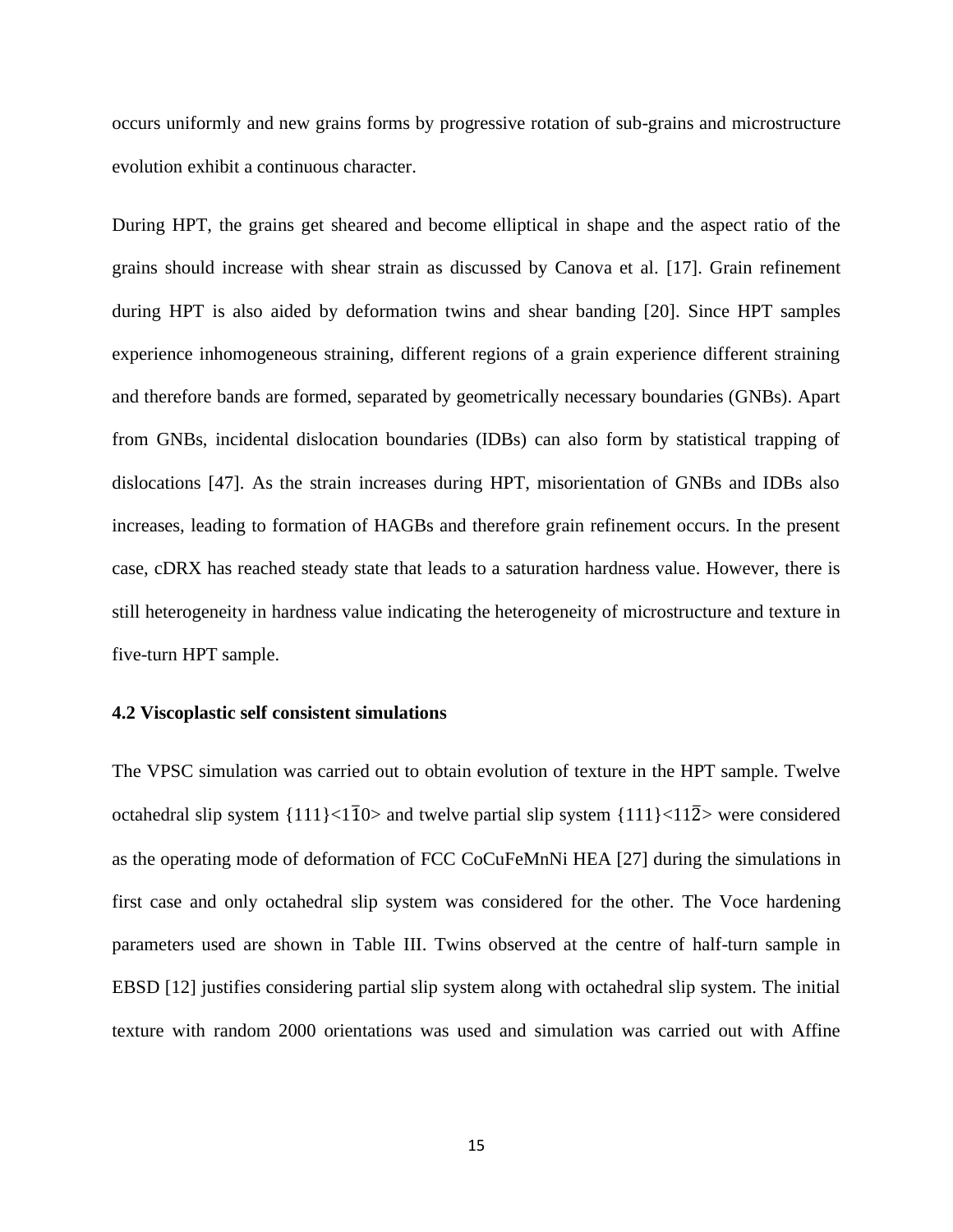approximation using an inverse strain rate sensitivity exponent of 20. The following velocity gradient was employed for the simulation.

$$
L = \begin{pmatrix} 0 & \gamma & 0 \\ 0 & 0 & 0 \\ 0 & 0 & 0 \end{pmatrix} \tag{7}
$$

The texture obtained for the two conditions were plotted using Resmat software. The simulated 111 pole figure with octahedral + partial slip system (Figure  $9(a)$ ) shows a reasonable match with the experimental results compared to pole figure simulated considering only octahedral slip system (Figure 9(b)). The experimental texture at the periphery of five-turn HPT sample is deformed to a shear strain of 157 so it is not prudent to compare the simulation results on a one to one basis. Nevertheless, it is clear that characteristic shear texture can be produced by the operation of partial planar slip and octahedral slip in the HEA. The observation of weaker texture even at much higher strain is attributed to grain fragmentation [48] and occurrence of cDRX which are not incorporated in the simulations.

#### **4.3 Taylor factor and grain fragmentation**

Taylor factor is related to the crystallographic orientation and is defined as total slip amplitude corresponding to a unit macroscopic strain increase [49,50]. For plastically isotropic materials, Taylor factor is given by the following equation [51]

$$
M = \frac{Y}{\tau_0} = \frac{d\Gamma}{d\varepsilon} = \frac{\sum \Delta \gamma}{\Delta \varepsilon} \tag{8}
$$

Here, Y = yield strength,  $\tau_0$  = CRSS of a reference single crystal,  $d\Gamma$  = algebraic sum of individual shear contributions of slip systems at grain level,  $d\varepsilon = \Delta \varepsilon$  = incremental macroscopic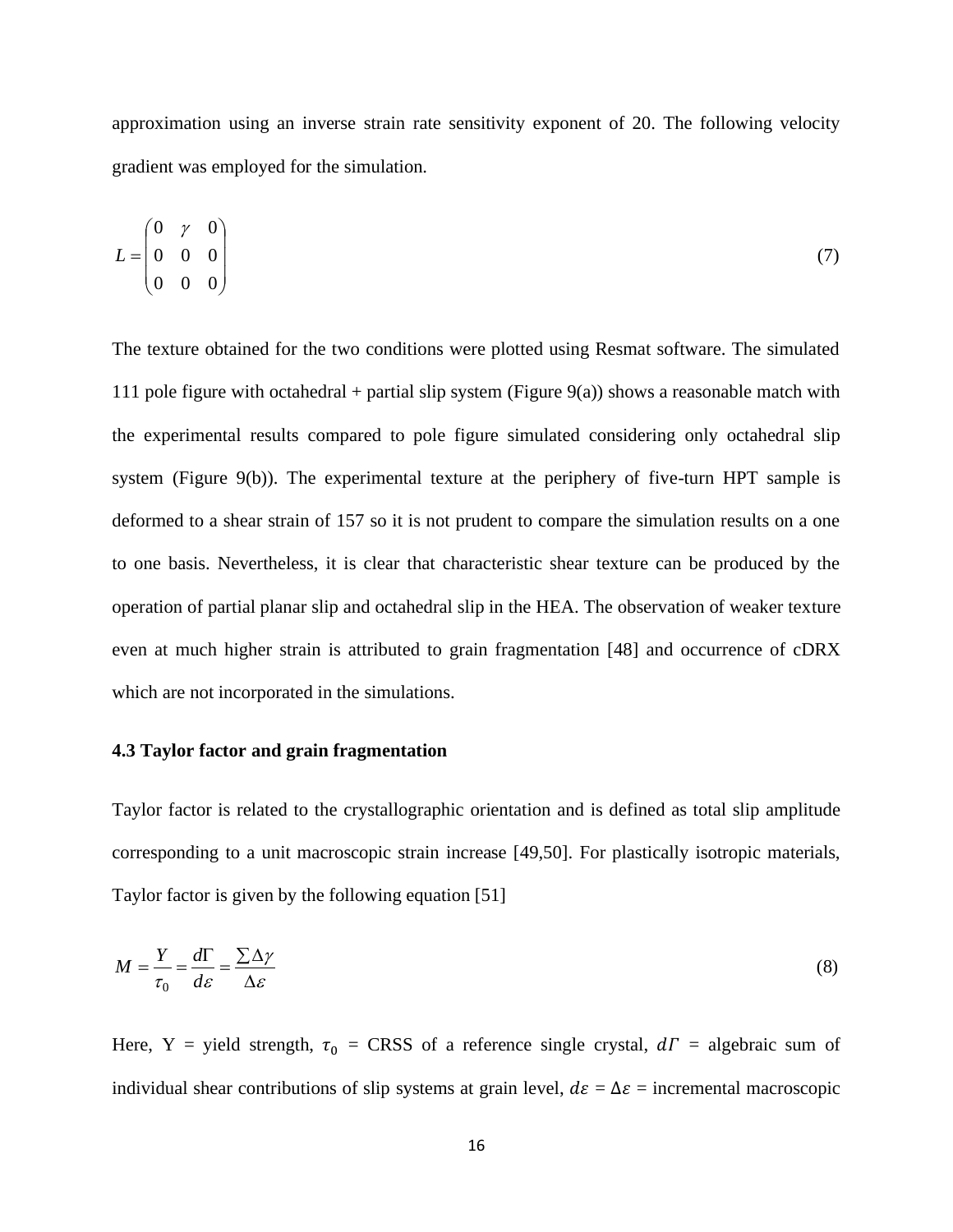strain. Grain with highest Taylor factor will experience highest microscopic slip, for a given value of Δε. The grain orientation with high Taylor factor has higher dislocation density and greater misorientation angles and can be expected to get consumed during dynamic recrystallization process. Jonas and Toth [52,53] have calculated the Taylor factor for different stable end orientations and Taylor factor increases in the order  $A < A^* < B < C$ . It is expected that grains with C component will have the highest dislocation density than grains with A component [54].

The microstructure evolution in 0.1-turn HPT sample (Figure 3 and Table II) shows increase in GND density with increase in strain from centre to periphery. This implies that the deformation is heterogeneous in nature and it increases from centre to periphery. The grains become elongated as strain increases during the HPT process. GND density depends on lattice curvature, which is calculated from measuring the orientations within small neighbouring material volumes. After that, the dislocation density tensor is used to derive the GND density [55]. The deformation related to HPT is given by distortion tensor,  $β$  [56].

$$
\beta = \begin{pmatrix} e'_2 & \gamma & 0 \\ 0 & -e & 0 \\ 0 & 0 & e'_2 \end{pmatrix}
$$
 (9)

Where, e = flow of excess material at lower deformation and  $\gamma$  = shear deformation. Torsion can be accommodated by two slip systems unlike tension or compression where five independent slip systems are required. Moreover, there is rigid body rotation during torsion and is absent in tension or compression. It has been reported by Hughes et al. [57] that higher amount of A component indicate uniform distribution of slip via extensive cross slip and hence low Taylor factor components are stabilized. C component has high Taylor factor and grains reorient themselves and undergo grain fragmentation and this occurs in low SFE materials (supplementary data S.IV). Grains with high Taylor factor experience more dislocation activity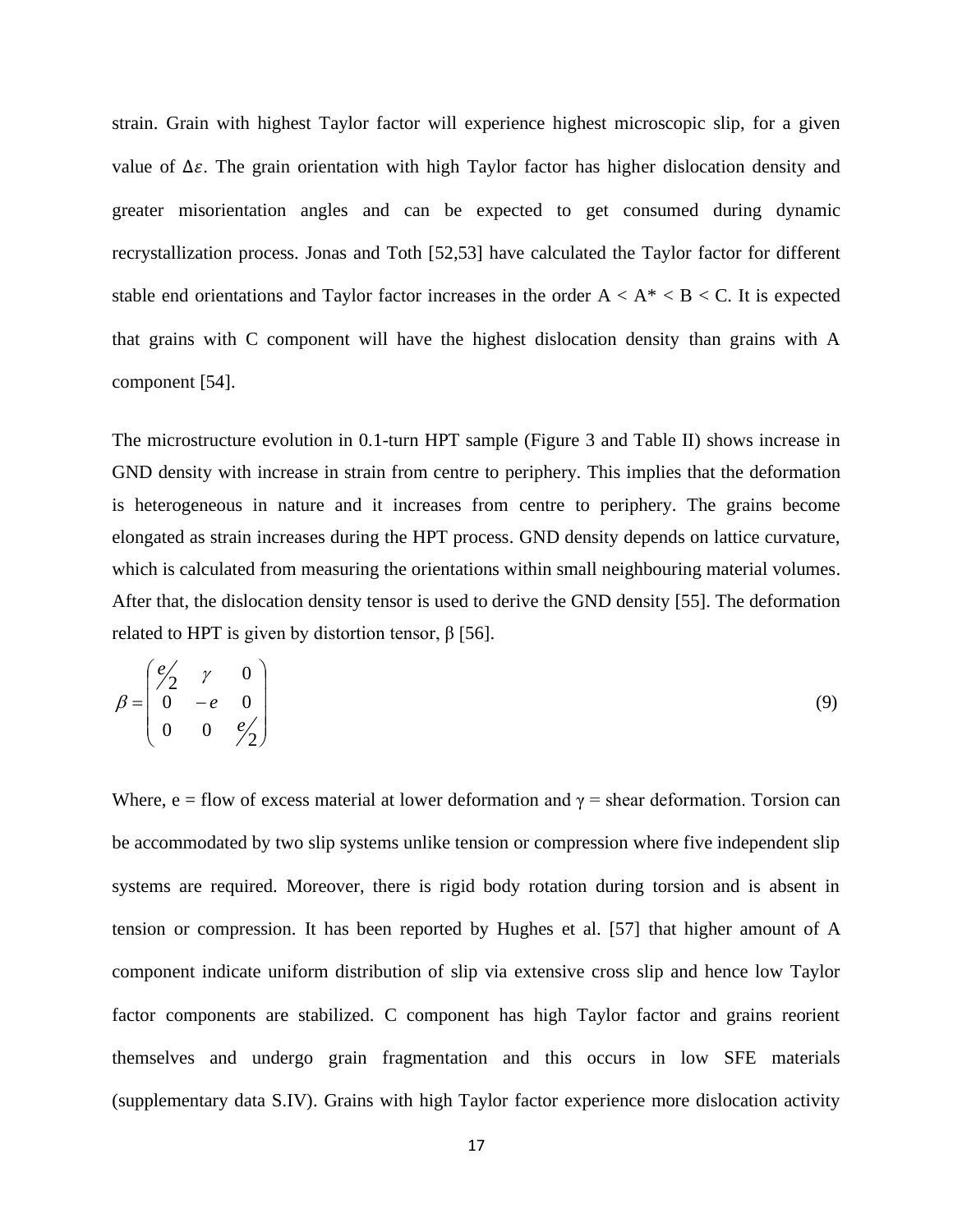per unit strain and grains with low Taylor factor has less dislocation activity per unit strain to accommodate externally imposed strain and hence deform plastically without significant reorientation. In the present case, A component decreases from centre to periphery indicating uniform slip distribution at the centre and grain reorientation and fragmentation at the periphery which is evident from the microstructure as well. Less microscopic slip activity at the centre implies lower GND density and hence lower intragranular misorientation. Weakening of the texture at high strain or high strain rate occurs due to grain fragmentation.

#### **4.4 Evolution of strength**

The strength contribution from various strengthening mechanisms [58,59,60] like frictional stress, strain/Taylor hardening [61,62], Hall-Petch hardening [63,64], cluster strengthening [65] and solid solution strengthening [59] were calculated for Z1, Z2, Z3, and Z4 positions, as shown in Table IV. Here, we have assumed a linear superposition of all five mechanisms because the interaction between the above mechanisms in high entropy alloys is not known yet and hence their independent contribution is considered. No attempt has been made to calculate strengthening contribution at the centre of the disc as the microstructure is very heterogeneous. The yield strength increases from 1555 MPa at 1 mm from the centre to 1941 MPa at the periphery of the five-turn HPT disc. Yield strength was calculated from the micro-hardness using the equation  $\sigma_{YS} = H/3$  [58]. The frictional stress ( $\sigma_{FR}$ ), calculated using rule of mixtures [58], was found to remain constant as the elements and their proportion is not changing. Strain hardening was calculated using the formula  $\sigma_{SH} = M \alpha G b \sqrt{\rho}$ , where *M* is the Taylor factor,  $\alpha$  is proportionality constant (depends on the nature of dislocation [61], 0.16 in present case), *G* is the shear modulus (rule of mixture), *b* is Burgers vector (determined from synchrotron data) and  $\rho$  is dislocation density (determined from synchrotron data). It was found that the strain hardening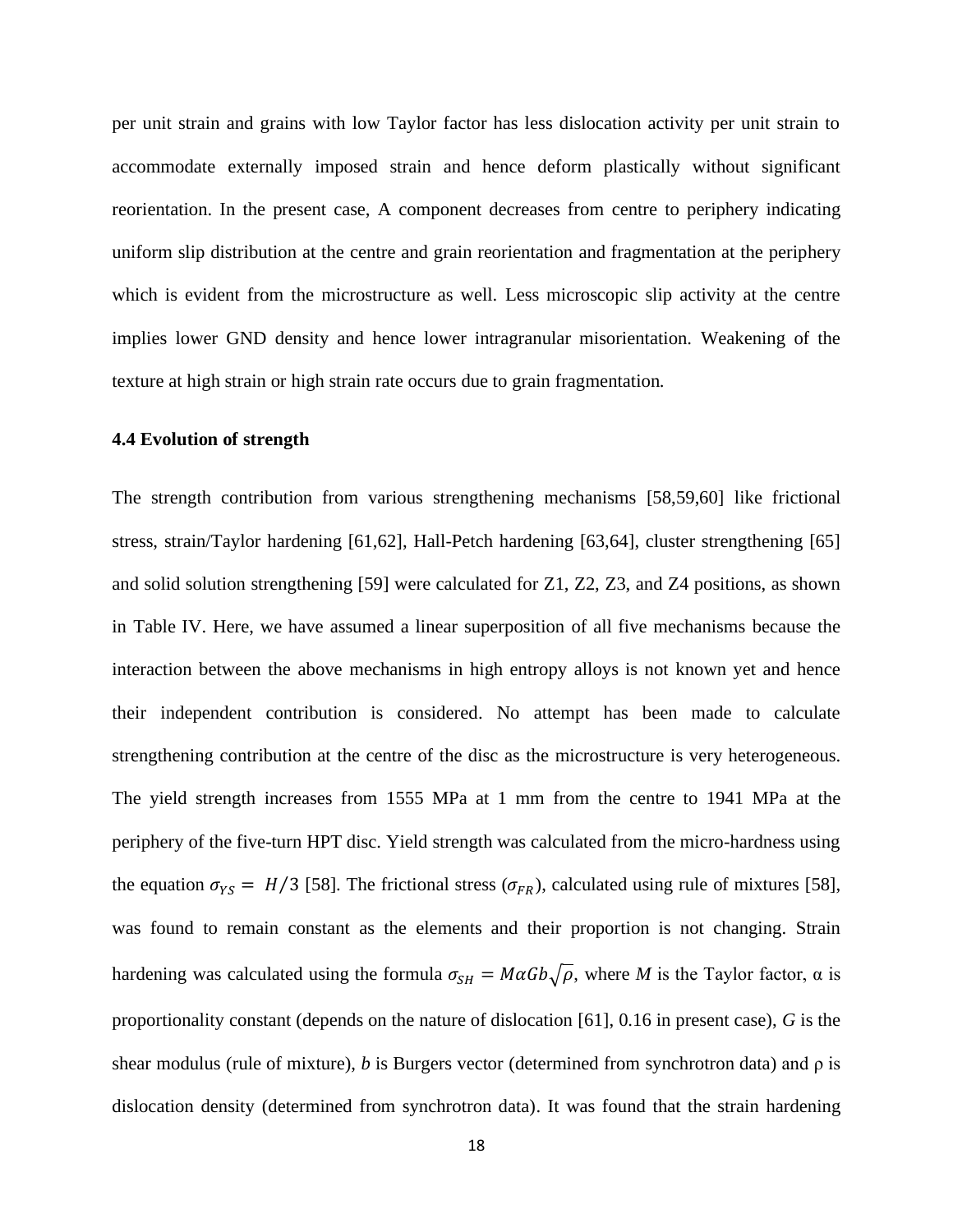increases slightly from 334 to 354 MPa due slight increase in dislocation density. The grain size determined from synchrotron data, was found to decrease from the centre to the periphery and hence led to Hall-Petch hardening from 865 to 914 MPa. Hall Petch hardening was calculated using the formula  $\sigma_{HP} = k_{HP}/\sqrt{d}$ , where  $k_{HP}$  is the Hall Petch coefficient and *d* is the grain size. The  $k_{HP}$  of HPT processed Cantor's alloy (CoCrFeMnNi HEA) was used in the present case [57]. The equation for determining contribution of solid solution strengthening in complex concentrated alloys is not available in the literature yet and cluster strengthening cannot be calculated without knowing the fraction of copper rich nano-clusters. Therefore, the combined contribution of solid solution and cluster strengthening was calculated by subtracting the contribution of other 3 mechanisms ( $\sigma_{FR}$ ,  $\sigma_{SH}$ ,  $\sigma_{HP}$ ) from the total yield strength. It was found that the contribution of solid solution ( $\sigma_{SS}$ ) and cluster strengthening ( $\sigma_{CL}$ ) is tremendous and it increases from 322 to 639 MPa. As the distance from centre increases, shear strain increases and it may increase the dissolution of copper nano-clusters [28,29,66,67,68], increasing the copper concentration in the matrix and therefore leads to increase in solid solution strengthening.

Figure 10(a) shows the schematic of hardness and microstructure evolution in different HPT samples. Edalati et al. [69] found that the temperature rises during HPT are relatively minor when compared with the melting temperatures of the processed metals. It was concluded that the [microstructural evolutions](https://www.sciencedirect.com/topics/materials-science/microstructural-evolution) occurring during HPT processing are not significantly influenced by the temperature rise. On the contrary, the formation of high-angle grain boundaries through dynamic recrystallization (DRX) is due to the presence of large volumes of lattice defects. Figure 10(b) shows the contribution of various strengthening mechanisms operative during HPT process, from the centre to the periphery of five-turn sample. The success of phenomenological equations of different strengthening mechanisms to explain the experimental hardness evolution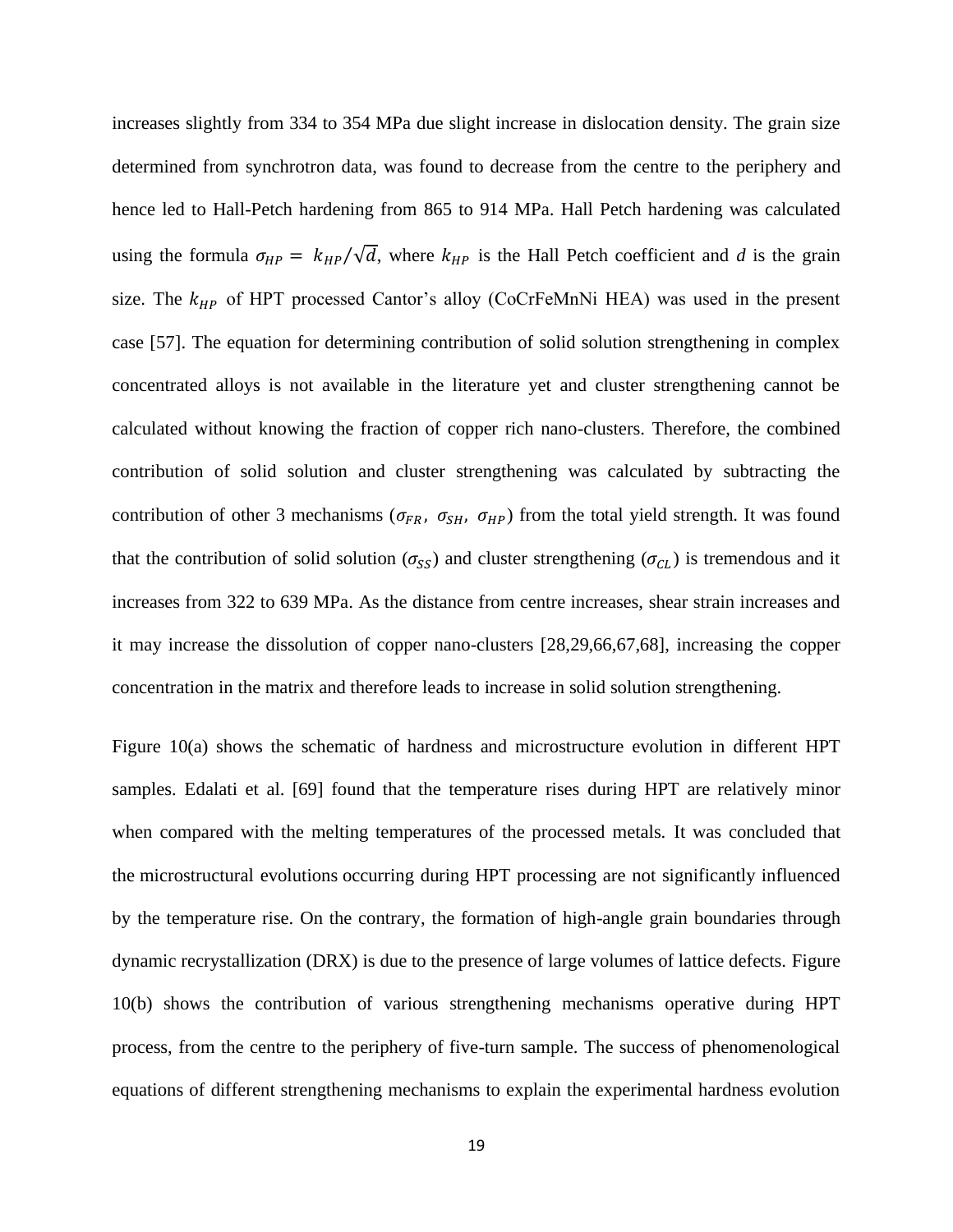in five-turn HPT sample also indicates high fidelity of constants like shear modulus and Hall-Petch co-efficient used in different phenomenological approaches for the CoCuFeMnNi HEA. Thus it is evident that the evolution of heterogeneous microstructure in terms of grain size, dislocation density and texture leads to evolution of heterogeneous mechanical properties like hardness and elastic modulus in CoCuFeMnNi HEA during high pressure torsion.

#### **5.Summary and conclusions**

The heterogeneity in microstructure, texture and mechanical behavior of five-turn HPT processed single phase CoCuFeMnNi high entropy alloy has been studied in the present investigation. Based on the experimental data and simulations that were carried out, following conclusions can be drawn.

- 1) The textural investigation indicates the development of typical FCC shear texture with the dominance of A  $\{111\}$  < 110 >  $\omega\omega$ and  $A^*$  {111} < 112 >  $\omega\omega$ components at initial stages of deformation and it shifts to C {001}<110>component at later stages of deformation. The observation of characteristic shear texture can be explained on the basis of operation of octahedral and partial slip while grain fragmentation leads to weaker texture at higher strain.
- 2) Microstructural investigation indicates heterogeneous microstructure and leads to strong grain size refinement from  $37 \mu m$  to  $55 \mu m$  at a shear strain of  $157 \mu m$  five-turn HPT sample. This is caused because of deformation twinning and deformation banding in addition to octahedral and partial slip. The grain refinement process is dominant at the periphery and reaches saturation in hardness after five turns of HPT.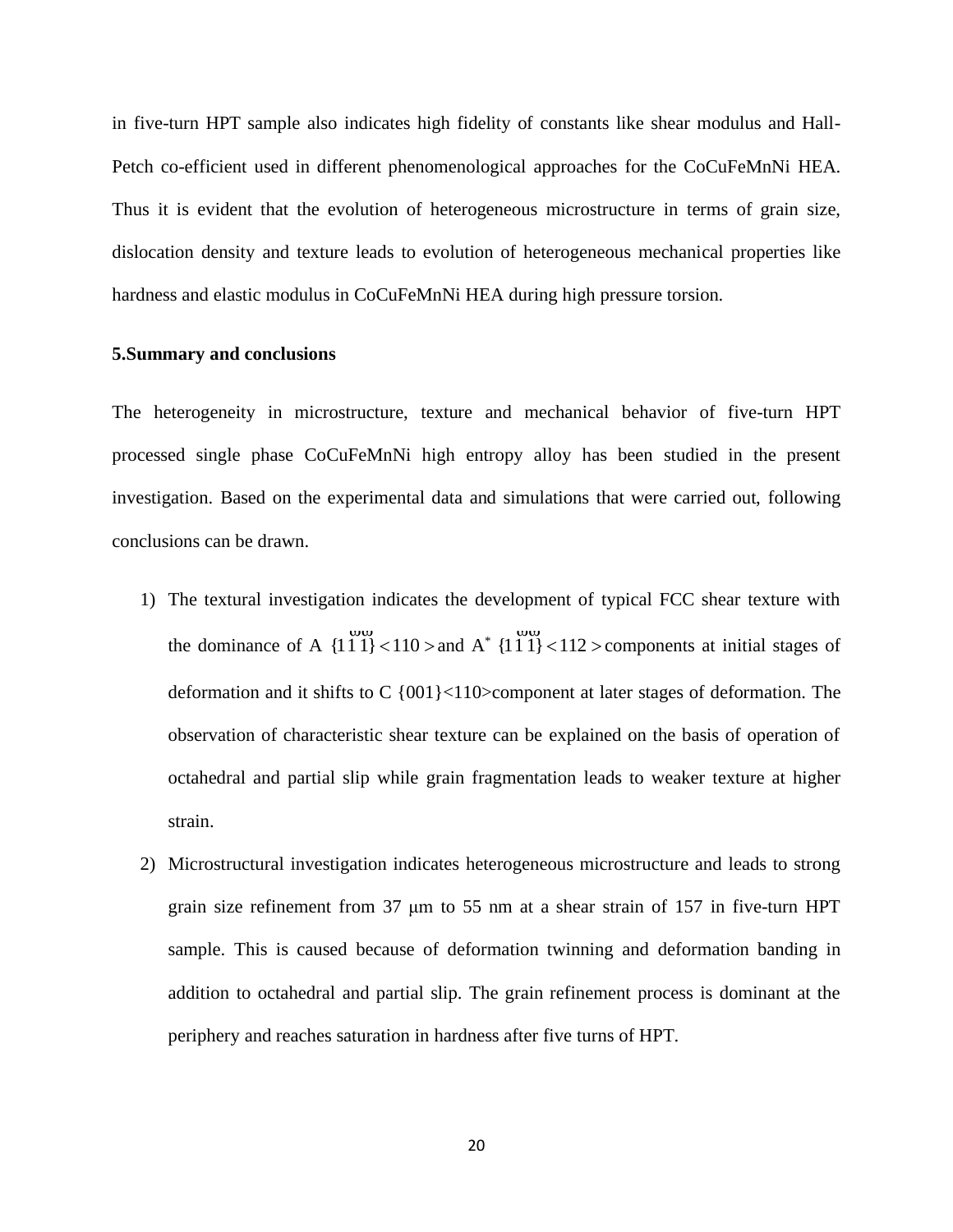- 3) Strain hardening and dislocation hardening leads to increase in hardness (or yield strength) from centre to periphery of five turn HPT sample and it is expected that the contribution of solid solution and cluster strengthening increases from centre to periphery.
- 4) The heterogeneity of nano-chemistry played an important role in the deformation of CoCuFeMnNi HEA apart from heterogeneity of mechanical property, microstructure and texture. It can be anticipated that the heterogeneity of grain size, chemistry and microstructure can lead to improved mechanical properties. The potential of generating gradient microstructure, texture, and chemistry opens up a new avenue to generate functionally graded materials for engineering materials.

#### **Acknowledgements**

The authors would like to thank the DST-DESY program for providing opportunity and financial assistance for carrying out synchrotron experiments in Germany. The authors acknowledge the facilities at Texture Laboratory, Advanced Centre for Materials Science, IIT Kanpur. The authors also want to acknowledge Dr. Sanjit Bhowmick and Dr. Manimunda Praveena from Bruker Nano Surfaces, Minneapolis, USA for carrying out nano-indentation of five-turn HPT sample.

#### **References**

<sup>[1]</sup> Reshma Sonkusare, Nimish Khandelwal, Pradipta Ghosh, Krishanu Biswas, N. P. Gurao. A comparative study on the evolution of microstructure and hardness during monotonic and cyclic high pressure torsion of CoCuFeMnNi high entropy alloy. Journal of Materials Research 34 (2019) 732-743. DOI:<https://doi.org/10.1557/jmr.2018.479>

<sup>[2]</sup> A. P. Zhilyaev, G. V. Nurislamova, B.-K. Kim, M. D. Baro´, J. A. Szpunar, T. G. Langdon. Experimental parameters influencing grain refinement and microstructural evolution during high-pressure torsion. Acta Materialia 51 (2003) 753–765. DOI: [https://doi.org/10.1016/S1359-](https://doi.org/10.1016/S1359-6454(02)00466-4) [6454\(02\)00466-4](https://doi.org/10.1016/S1359-6454(02)00466-4)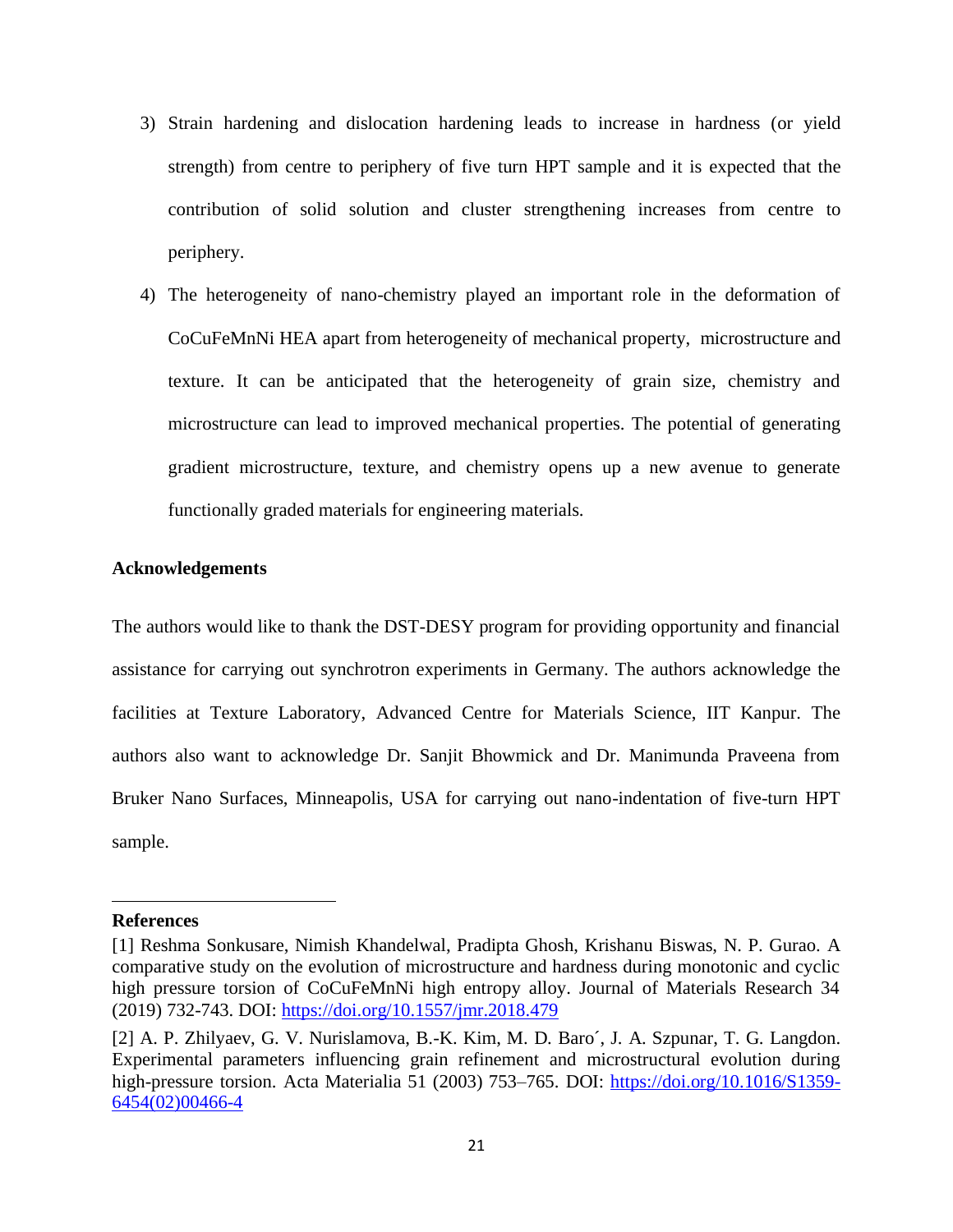[3] A. Vorhauer and R. Pippan. On the homogeneity of deformation by high pressure torsion. Scripta Materialia 51 (2004) 921–925. DOI:<https://doi.org/10.1016/j.scriptamat.2004.04.025>

[4] Alexander P. Zhilyaev, Terence G. Langdon. Using high-pressure torsion for metal processing: Fundamentals and applications. Progress in Materials Science 53 (2008) 893–979. DOI:<https://doi.org/10.1016/j.pmatsci.2008.03.002>

[5] Subrata Panda, Laszlo S. Toth, Jean-Jacques Fundenberger, Olivier Perroud, Julien Guyon, Jianxin Zou, Thierry Grosdidier. Analysis of heterogeneities in strain and microstructure in aluminium alloy and magnesium processed by high-pressure torsion. Materials Characterization 123 (2017) 159–165. DOI:<http://dx.doi.org/10.1016%2Fj.matchar.2016.11.027>

[6] Mohammad Jahedi, Irene J. Beyerlein, Mohammad Hossein Paydar, Shijian Zheng, Ting Xiong, Marko Knezevic. Effects of Pressure and Number of Turns on Microstructural Homogeneity Developed in High-Pressure Double Torsion. Metallurgical and Materials Transactions A 48 (2017) 1249-1263. DOI:<https://doi.org/10.1007/s11661-016-3923-7>

[7] Kaveh Edalati and Zenji Horita. A review on high-pressure torsion (HPT) from 1935 to 1988. Materials Science & Engineering A 652 (2016) 325–352. DOI: <https://doi.org/10.1016/j.msea.2015.11.074>

[8] Y. Estrin and A. Vinogradov. Extreme grain refinement by severe plastic deformation: A wealth of challenging science. Acta Materialia 61 (2013) 782–817. DOI: <https://doi.org/10.1016/j.actamat.2012.10.038>

[9] Jordan Moering, Xiaolong Ma, Guizhen Chen, Pifeng Miao, Guozhong Li, Gang Qian, Suveen Mathaudhu, Yuntian Zhu. The role of shear strain on texture and microstructural gradients in low carbon steel processed by Surface Mechanical Attrition Treatment. Scripta Materialia 108 (2015) 100–103. DOI: <http://dx.doi.org/10.1016/j.scriptamat.2015.06.027> [10] [X. L. Wu,](http://www.tandfonline.com/author/Wu%2C+X+L) [P. Jiang,](http://www.tandfonline.com/author/Jiang%2C+P) [L. Chen,](http://www.tandfonline.com/author/Chen%2C+L) [J. F. Zhang,](http://www.tandfonline.com/author/Zhang%2C+J+F) [F. P. Yuan,](http://www.tandfonline.com/author/Yuan%2C+F+P) [Y. T. Zhu.](http://www.tandfonline.com/author/Zhu%2C+Y+T) Synergetic Strengthening

by Gradient Structure. [Materials Research Letters](http://www.tandfonline.com/toc/tmrl20/current) 2 (2014) 185-191. DOI: <https://doi.org/10.1080/21663831.2014.935821>

[11] W Skrotzki, A Pukenas, B Joni, E Odor, T Ungar, A Hohenwarter, R Pippan, E P George. Microstructure and texture evolution during severe plastic deformation of CrMnFeCoNi highentropy alloy. IOP Conference Series: Materials Science and Engineering 194 (2017) 012028. DOI: 10.1088/1757-899X/194/1/012028

[12] Ruixiao Zheng, Jing Chen, Wenlong Xiao, Chaoli Ma. Microstructure and tensile properties of nanocrystalline (FeNiCoCu)1−xTixAl<sup>x</sup> high entropy alloys processed by high pressure torsion. Intermetallics 74 (2016) 38-45. DOI:<http://dx.doi.org/10.1016/j.intermet.2016.05.008>

[13] Amit S. Sharma, Surekha Yadav, Krishanu Biswas, Bikramjit Basu. High-entropy alloys and metallic nanocomposites: Processing challenges, microstructure development and property enhancement. Materials Science & Engineering R 131 (2018) 1–42. DOI: 10.1016/j.mser.2018.04.003

[14] A. Patel, I. Wani, S. R. Reddy, S. Narayanaswamy, A. Lozinko, R. Saha, S. Guo, P. P. Bhattacharjee. Strain-path controlled microstructure, texture and hardness evolution in cryodeformed AlCoCrFeNi2.1 eutectic high entropy alloy. Intermetallics 97 (2018) 12-21. DOI: <https://doi.org/10.1016/j.intermet.2018.03.007>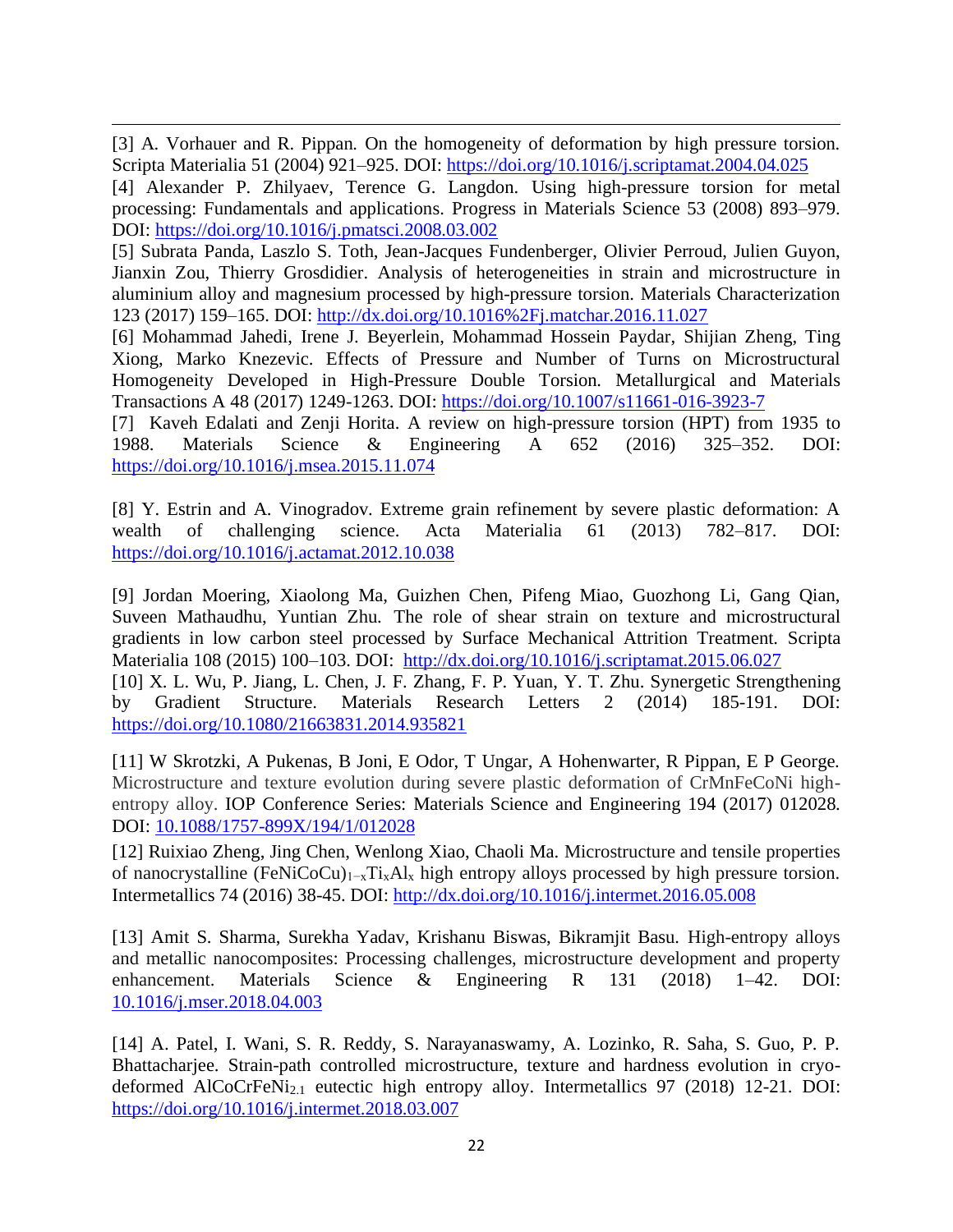[15] J. Moon, M. J. Jang, J. W. Bae, D. Yim, J. M. Park, J. Lee, H. S. Kim. Mechanical behavior and solid solution strengthening model for face centered cubic single crystalline and polycrystalline high-entropy alloys. Intermetallics 98 (2018) 89-94. DOI: <https://doi.org/10.1016/j.intermet.2018.04.022>

[16] Reshma [Sonkusare,](https://www.sciencedirect.com/science/article/pii/S0921509319305714#!) Aditya [Swain,](https://www.sciencedirect.com/science/article/pii/S0921509319305714#!) M. R. [Rahul,](https://www.sciencedirect.com/science/article/pii/S0921509319305714#!) [Sumanta](https://www.sciencedirect.com/science/article/pii/S0921509319305714#!) Samal, N. P. [Gurao,](https://www.sciencedirect.com/science/article/pii/S0921509319305714#!) [Krishanu](https://www.sciencedirect.com/science/article/pii/S0921509319305714#!) [Biswas,](https://www.sciencedirect.com/science/article/pii/S0921509319305714#!) [Sudhanshu S.Singh,](https://www.sciencedirect.com/science/article/pii/S0921509319305714#!) N. [Nayan.](https://www.sciencedirect.com/science/article/pii/S0921509319305714#!) Establishing processing-microstructure-property paradigm in complex concentrated equiatomic CoCuFeMnNi alloy. [Materials Science and](https://www.sciencedirect.com/science/journal/09215093)  [Engineering: A](https://www.sciencedirect.com/science/journal/09215093) 759 **(**2019**)** 415-429. DOI:<https://doi.org/10.1016/j.msea.2019.04.096>

[17] Stephane Gorsse, Daniel B. Miracle, Oleg N. Senkov. Mapping the world of complex concentrated alloys. Acta Materialia 135 (2017) 177-187. DOI: <https://doi.org/10.1016/j.actamat.2017.06.027>

[18] M. Komarasamy, K. Alagarsamy, R. S. Mishra. Serration behavior and negative strain rate sensitivity of  $Al<sub>0.1</sub>CoCFFeNi$  high entropy alloy. Intermetallics 84 (2017) 20-24. DOI: <https://doi.org/10.1016/j.intermet.2016.12.016>

[19] S. R. Reddy, M. Z. Ahmed, G. D. Sathiraj, P. P. Bhattacharjee. Effect of strain path on [microstructure and texture formation in cold-rolled and annealed FCC equiatomic CoCrFeMnNi](https://www.sciencedirect.com/science/article/pii/S0966979517300754)  [high entropy alloy.](https://www.sciencedirect.com/science/article/pii/S0966979517300754) Intermetallics 87 (2017) 94-103. DOI: <https://doi.org/10.1016/j.intermet.2017.04.016>

[20] T. S. Reddy, I. S. Wani, T. Bhattacharjee, S. R. Reddy, R. Saha, P. P. Bhattacharjee. [Severe](https://www.sciencedirect.com/science/article/pii/S0966979517305952)  plastic deformation driven nanostructure and phase evolution in a  $Al<sub>0.5</sub>CoCrFeMnNi$  dual phase [high entropy alloy.](https://www.sciencedirect.com/science/article/pii/S0966979517305952) Intermetallics 91 (2017) 150-157. DOI: <https://doi.org/10.1016/j.intermet.2017.09.002>

[21] R. Sriharitha, B. S. Murty, R. S. Kottada. [Phase formation in mechanically alloyed](https://www.sciencedirect.com/science/article/pii/S0966979512003056)  [AlxCoCrCuFeNi \(x= 0.45, 1, 2.5, 5 mol\) high entropy alloys.](https://www.sciencedirect.com/science/article/pii/S0966979512003056) Intermetallics 32 (2013) 119-126. DOI:<https://doi.org/10.1016/j.intermet.2012.08.015>

[22] Peitang Wei, Cheng Lu, Kiet Tieu, Lihong Su, Guanyu Deng, Wenbin Huang. A study on the texture evolution mechanism of nickel single crystal deformed by high pressure torsion. Materials Science & Engineering A 684 (2017) 239–248. DOI: <https://dx.doi.org/10.1016/j.msea.2016.11.098>

[23] Abdel Yazid Khereddine, Fayçal Hadj Larbi, Hiba Azzeddine, Thierry Baudin, François Brisset, Anne-Laure Helbert, Marie-Hélène Mathon, Megumi Kawasaki, Djamel Bradai, Terence G. Langdon. Microstructures and textures of a Cu-Ni-Si alloy processed by high-pressure torsion. Journal of Alloys and Compounds 574 (2013) 361–367. DOI: <https://doi.org/10.1016/j.jallcom.2013.05.051>

[24] L.S. Toth, C.F. Gu, B. Beausir, J.J. Fundenberger, M. Hoffman. Geometrically necessary dislocations favor the Taylor uniform deformation mode in ultra-fine-grained polycrystals. Acta Materialia 117 (2016) 35-42. DOI:<http://dx.doi.org/10.1016/j.actamat.2016.06.062>

[25] Wei Chen, Lin Xiao, Qiaoyan Sun, Jun Sun. Effect of the initial grain size on grain refinement in Ti-2Al-2.5Zr alloy subjected to multi-impact process. Materials Science and Engineering A 554 (2012) 86–94. DOI:<https://doi.org/10.1016/j.msea.2012.06.019>

[26] L. S. Toth, P. Gilormini and J. J. Jonas. Effect of rate sensitivity on the stability of torsion textures. Acta Metallurgica 36 (1988) 3077-3091. DOI: [https://doi.org/10.1016/0001-](https://doi.org/10.1016/0001-6160(88)90045-4) [6160\(88\)90045-4](https://doi.org/10.1016/0001-6160(88)90045-4)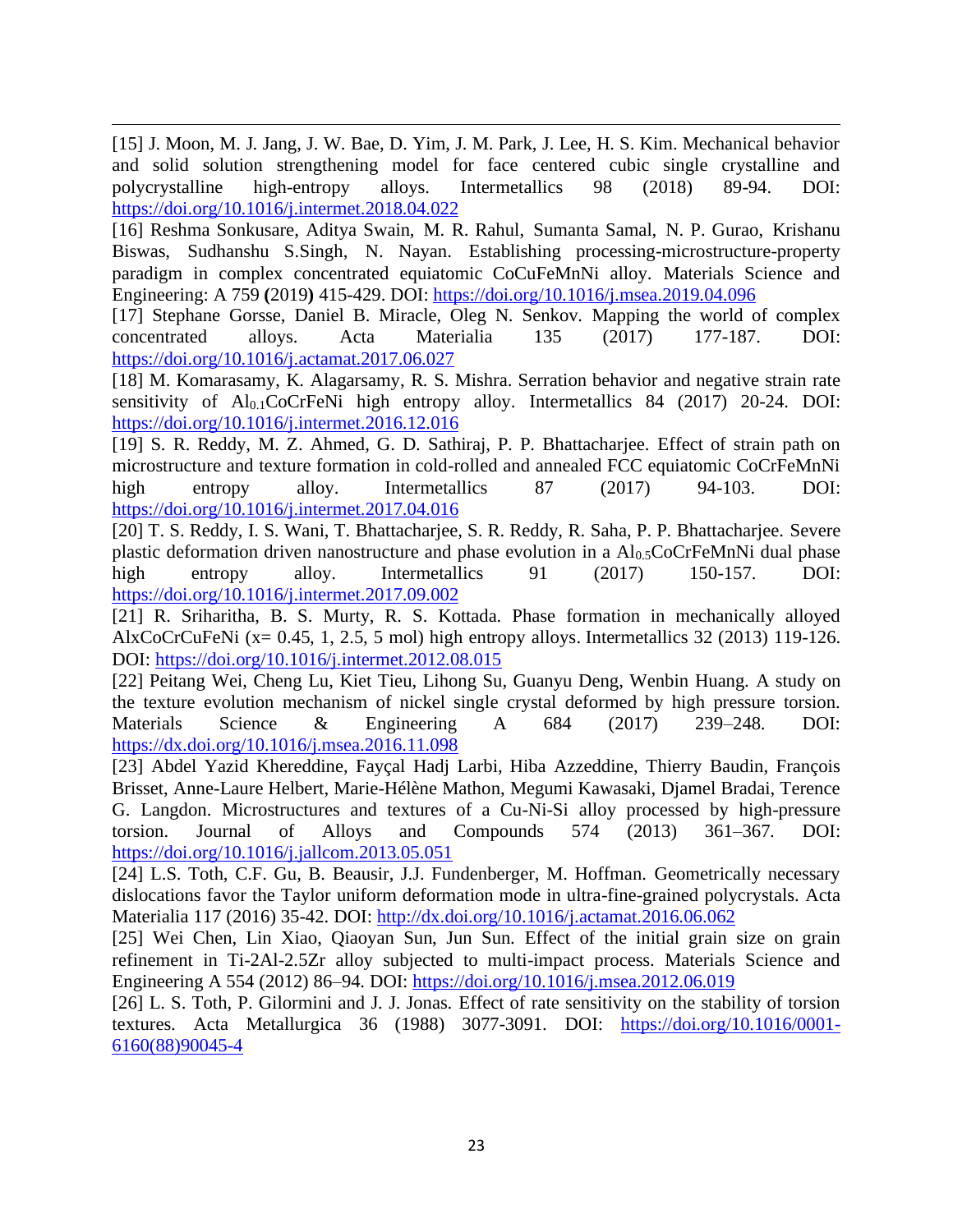[27] L. S. Toth, K. W. Neals and J. J. Jonas. Stress response and persistence characteristics of the ideal orientations of shear textures. Acta Metallurgica 37 (1989) 2197-2210. DOI: [https://doi.org/10.1016/0001-6160\(89\)90145-4](https://doi.org/10.1016/0001-6160(89)90145-4)

[28] Tazuddin, N.P. Gurao, Krishanu Biswas. In the quest of single phase multi-component multiprincipal high entropy alloys. Journal of Alloys and Compounds 697 (2017) 434-442. <https://doi.org/10.1016/j.jallcom.2016.11.383>

[29] Tazuddin, Krishanu Biswas, N.P. Gurao. Deciphering micro-mechanisms of plastic deformation in a novel single phase fcc-based MnFeCoNiCu high entropy alloy using crystallographic texture. Materials Science & Engineering A 657 (2016) 224–233. <https://doi.org/10.1016/j.msea.2016.01.065>

[30] Reshma Sonkusare, P. Divya Janani, N.P. Gurao, S. Sarkar, S. Sen, K.G. Pradeep, Krishanu Biswas. Phase equilibria in equiatomic CoCuFeMnNi high entropy alloy. Materials Chemistry and Physics 210 (2018) 269-278. DOI[: https://doi.org/10.1016/j.matchemphys.2017.08.051](https://doi.org/10.1016/j.matchemphys.2017.08.051)

[31] Rani Agarwal, Reshma Sonkusare, Saumya R. Jha, N.P. Gurao, Krishanu Biswas, Niraj Nayan. Understanding the deformation behavior of CoCuFeMnNi high entropy alloy by investigating mechanical properties of binary ternary and quaternary subsets. Materials and Design 157 (2018) 539–550. DOI:<https://doi.org/10.1016/j.matdes.2018.07.046>

**[**32**]** S. [Mohanty,](https://www.sciencedirect.com/science/article/pii/S0921509316311479#!) T. N. [Maity,](https://www.sciencedirect.com/science/article/pii/S0921509316311479#!) S. [Mukhopadhyay,](https://www.sciencedirect.com/science/article/pii/S0921509316311479#!) S. [Sarkar,](https://www.sciencedirect.com/science/article/pii/S0921509316311479#!) N. P. [Gurao,](https://www.sciencedirect.com/science/article/pii/S0921509316311479#!) S. [Bhowmick,](https://www.sciencedirect.com/science/article/pii/S0921509316311479#!) [Krishanu Biswas.](https://www.sciencedirect.com/science/article/pii/S0921509316311479#!) Powder metallurgical processing of equiatomic AlCoCrFeNi high entropy alloy: Microstructure and mechanical properties. [Materials Science and Engineering: A](https://www.sciencedirect.com/science/journal/09215093) 679 (2017) 299-313. DOI:<https://doi.org/10.1016/j.msea.2016.09.062>

[33] R. Lebensohn, C. Tomé. [A self-consistent anisotropic approach for the simulation of plastic](https://www.sciencedirect.com/science/article/pii/095671519390130K)  [deformation and texture development of polycrystals: Application to zirconium alloys.](https://www.sciencedirect.com/science/article/pii/095671519390130K) Acta Metallurgica 41 (1993) 2611–2624. DOI: [https://doi.org/10.1016/0956-7151\(93\)90130-K](https://doi.org/10.1016/0956-7151(93)90130-K)

[34] C. Tomé, G.R. Canova, U.F. Kocks, N. Christodoulou, J.J. Jonas. The relation between macroscopic and microscopic strain hardening in FCC polycrystals. Acta Metallurgica 32 (1984) 1637–1653. DOI: [https://doi.org/10.1016/0001-6160\(84\)90222-0](https://doi.org/10.1016/0001-6160(84)90222-0)

[35] La´szlo´ S. To´th, Yuri Estrin, Rimma Lapovok, Chengfan Gu. A model of grain fragmentation based on lattice curvature. Acta Materialia 58 (2010) 1782–1794. DOI: <https://doi.org/10.1016/j.actamat.2009.11.020>

[36] Saiyi Li, Irene J. Beyerlein, Mark A.M. Bourke. Texture formation during equal channel angular extrusion of fcc and bcc materials: comparison with simple shear. Materials Science and Engineering A 394 (2005) 66–77. DOI:<https://doi.org/10.1016/j.msea.2004.11.032>

[37] K. G. Pradeep, G. Herzer, P. Choi, D. Raabe. Atom probe tomography study of ultrahigh nanocrystallization rates in FeSiNbBCu soft magnetic amorphous alloys on rapid annealing. Acta Materialia 68 (2014) 295-309. DOI:<https://doi.org/10.1016/j.actamat.2014.01.031>

[38] [N. Mattern,](https://www.sciencedirect.com/science/article/pii/S0925838814008603#!) [J. H. Han,](https://www.sciencedirect.com/science/article/pii/S0925838814008603#!) [K. G. Pradeep,](https://www.sciencedirect.com/science/article/pii/S0925838814008603#!) [K. C. Kim,](https://www.sciencedirect.com/science/article/pii/S0925838814008603#!) [E. M. Park,](https://www.sciencedirect.com/science/article/pii/S0925838814008603#!) [D. H. Kim,](https://www.sciencedirect.com/science/article/pii/S0925838814008603#!) [Y. Yokoyama,](https://www.sciencedirect.com/science/article/pii/S0925838814008603#!) [D.](https://www.sciencedirect.com/science/article/pii/S0925838814008603#!)  [Raabe,](https://www.sciencedirect.com/science/article/pii/S0925838814008603#!) [J. Eckert.](https://www.sciencedirect.com/science/article/pii/S0925838814008603#!) Structure of rapidly quenched  $(Cu_{0.5}Zr_{0.5})_{100-x}Ag_x$  alloys ( $x = 0-40$  at.%).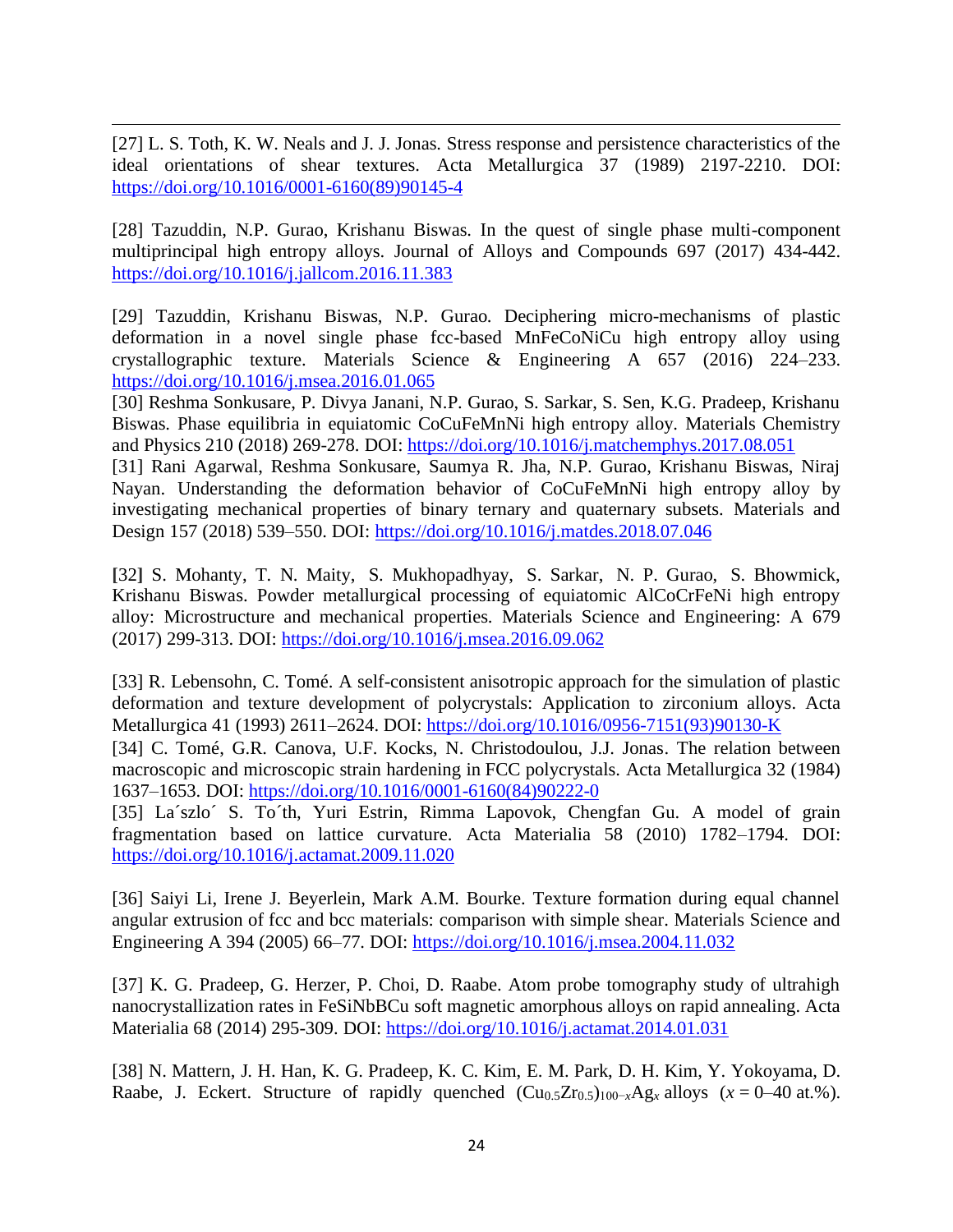Journal of Alloys and Compounds 607 (2014) 285-290. DOI: <https://doi.org/10.1016/j.jallcom.2014.04.047>

[39] F. Otto, A. Dlouhy, K. G. Pradeep, M. Kubenova, D. Raabe, G. Eggeler, E. P. George. Decomposition of the single-phase high-entropy alloy CrMnFeCoNi after prolonged anneals at intermediate temperatures. Acta Materialia 112 (2016) 40-52. DOI: <https://doi.org/10.1016/j.actamat.2016.04.005>

[40] J. G. Swadener, E. P. George, G. M. Pharr. The correlation of the indentation size effect [measured with indenters of various shapes.](https://www.sciencedirect.com/science/article/pii/S002250960100103X) Journal of Mechanics and Physics of Solids 50 (2002) 681-694. DOI: [https://doi.org/10.1016/S0022-5096\(01\)00103-X](https://doi.org/10.1016/S0022-5096(01)00103-X)

[41] K. Durst, B. Backes, M. Goken. Indentation size effect in metallic materials: Correcting for the size of the plastic zone. Scripta Materialia 52 (2005) 1093-1097. DOI: <https://doi.org/10.1016/j.scriptamat.2005.02.009>

[42] Anita Heczel, Megumi Kawasaki, Janos L. Labar, Jae-il Jang, Terence G. Langdon, Jeno Gubicza. Defect structure and hardness in nanocrystalline CoCrFeMnNi High-Entropy Alloy processed by High-Pressure Torsion. Journal of Alloys and Compounds 711 (2017) 143-154. DOI:<https://doi.org/10.1016/j.jallcom.2017.03.352>

[43] R.S. Ganji, P. S. Karthik, K. Bhanu Sankara Rao, K. V. Rajulapati. [Strengthening](https://www.sciencedirect.com/science/article/pii/S1359645416309132)  [mechanisms in equiatomic ultrafine grained AlCoCrCuFeNi high-entropy alloy studied by](https://www.sciencedirect.com/science/article/pii/S1359645416309132)  micro- [and nanoindentation methods.](https://www.sciencedirect.com/science/article/pii/S1359645416309132) Acta Materialia 125 (2017) 58-68. DOI: <https://doi.org/10.1016/j.actamat.2016.11.046>

[44] Soroosh Naghdy, Leo Kestens, Stijn Hertelé, Patricia Verleysen. Evolution of microstructure and texture in commercial pure aluminum subjected to high pressure torsion processing. Materials Characterization 120 (2016) 285–294. DOI: <http://dx.doi.org/10.1016/j.matchar.2016.09.012>

[45] H. Beladi, P. Cizek, P. D. Hodgson. [On the characteristics of substructure development](https://www.sciencedirect.com/science/article/pii/S1359645410001126)  [through dynamic recrystallization.](https://www.sciencedirect.com/science/article/pii/S1359645410001126) Acta Materialia 58 (2010) 3541. DOI: <https://doi.org/10.1016/j.actamat.2010.02.026>

[46] K. Huang, R.E. Logé. A review of dynamic recrystallization phenomena in metallic materials. Materials and Design 111 (2016) 548–574. DOI: <https://doi.org/10.1016/j.matdes.2016.09.012>

[47] Werner Skrotzki, Nils Scheerbaum, Carl-Georg Oertel, Roxane Arruffat-Massion, Satyam Suwas, La´szlo´ S.To´th. Microstructure and texture gradient in copper deformed by equal channel angular pressing. Acta Materialia 55 (2007) 2013–2024. DOI: <https://doi.org/10.1016/j.actamat.2006.11.005>

[48] N.P. Gurao, R. Kapoor, Satyam Suwas. [Effect of strain rate on evolution of the deformation](https://link.springer.com/article/10.1007/s11661-010-0360-x)  [microstructure and texture in polycrystalline copper and nickel.](https://link.springer.com/article/10.1007/s11661-010-0360-x) Metallurgical and Materials Transactions A 41 (2010) 2794-2804. DOI: 10.1007/s11661-010-0360-x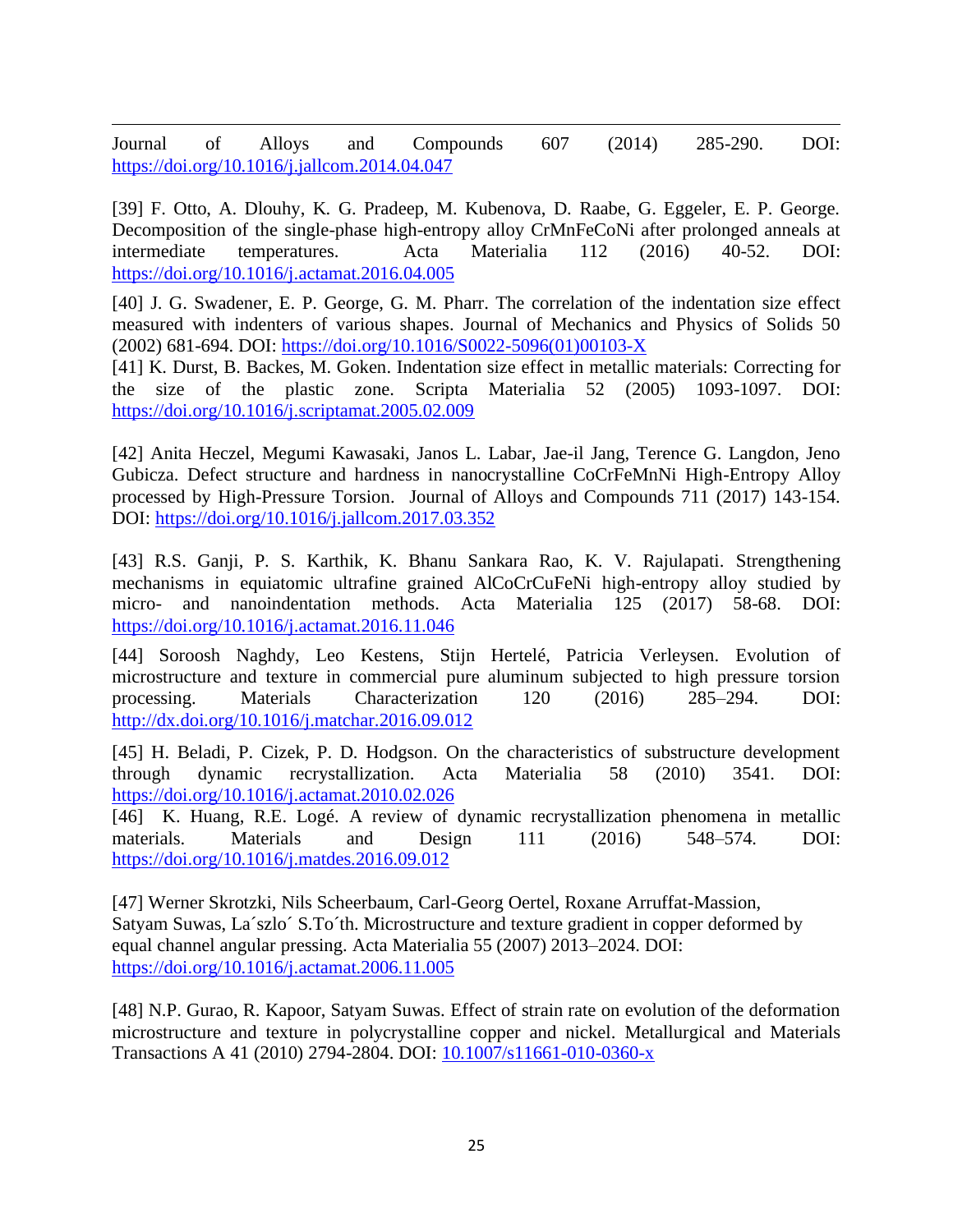[49] H. Beladi, P. Cizek, P. D. Hodgson. Texture and substructure characteristics of dynamic recrystallization in a Ni-30%Fe austenitic model alloy. Scripta Materialia 61 (2009) 528-531. DOI:<https://doi.org/10.1016/j.scriptamat.2009.05.013>

[50] Sumeet Mishra, Manasij Yadava, K. Kulkarni, N.P. Gurao. [A modified Taylor model for](https://www.sciencedirect.com/science/article/pii/S0921509317306792)  [predicting yield strength anisotropy in age hardenable aluminium alloys.](https://www.sciencedirect.com/science/article/pii/S0921509317306792) Materials Science & Engineering A 699 (2017) 217–228. DOI:<https://doi.org/10.1016/j.msea.2017.05.062>

[51] C.H. Ca´ceresa and P. Luka´c. Strain hardening behavior and the Taylor factor of pure magnesium. Philosophical Magazine 88 (2008) 977–989. DOI: <https://doi.org/10.1080/14786430801968611>

[52] L. S. Toth and J. J. Jonas. Analytic Prediction of Texture and Length Changes During Free-End Torsion. Textures and Microstructures 10 (1989) 195-209. DOI: <http://dx.doi.org/10.1155/TSM.10.195>

[53] L. S. Toth, K. W. Neals and J. J. Jonas. Stress response and persistence characteristics of the ideal orientations of shear textures. Acta Metallurgica 37 (1989) 2197-2210. DOI: [https://doi.org/10.1016/0001-6160\(89\)90145-4](https://doi.org/10.1016/0001-6160(89)90145-4)

[54] Hossein Beladi, Pavel Cizek, Peter D. Hodgson. [Dynamic recrystallization of austenite in](https://link.springer.com/article/10.1007/s11661-009-9799-z)  [Ni-30 Pct Fe model alloy: microstructure and texture evolution.](https://link.springer.com/article/10.1007/s11661-009-9799-z) [Metallurgical and Materials](https://link.springer.com/journal/11661)  [Transactions A4](https://link.springer.com/journal/11661)0 (2009) 1175–1189. DOI: 10.1007/s11661-009-9799-z

[55] [L. S. Toth,](https://www.sciencedirect.com/science/article/pii/S1359645416304931#!) [C. F. Gu,](https://www.sciencedirect.com/science/article/pii/S1359645416304931#!) [B. Beausir, J. J. Fundenberger,](https://www.sciencedirect.com/science/article/pii/S1359645416304931#!) [M. Hoffman.](https://www.sciencedirect.com/science/article/pii/S1359645416304931#!) Geometrically necessary dislocations favor the Taylor uniform deformation mode in ultra-fine-grained polycrystals. [Acta](https://www.sciencedirect.com/science/journal/13596454)  [Materialia](https://www.sciencedirect.com/science/journal/13596454) 117 (2016) 35-42. DOI: https://doi.org/10.1016/j.actamat.2016.06.062

[56] J. Baczynski and J. J. Jonas. Texture development during the torsion testing of α-iron and two IF steels. Acta Materialia 44 (1996) 4273-4288. DOI: [https://doi.org/10.1016/1359-](https://doi.org/10.1016/1359-6454(96)00114-0) [6454\(96\)00114-0](https://doi.org/10.1016/1359-6454(96)00114-0)

[57] D. A. Hughes, R. Lebensohn, H. R. Wenk, A. Kumar. Stacking fault energy and microstructure effects on torsion texture evolution. Proc. R. Soc. London A 456 (2000) 921. DOI:<http://rspa.royalsocietypublishing.org/>

[58] Anita Heczel, Megumi Kawasaki, Janos L. Labar, Jae-il Jang, Terence G. Langdon, Jeno Gubicza. Defect structure and hardness in nanocrystalline CoCrFeMnNi High-Entropy Alloy processed by High-Pressure Torsion. Journal of Alloys and Compounds 711 (2017) 143-154. DOI:<https://doi.org/10.1016/j.jallcom.2017.03.352>

[59] Ramya Sree Ganji, P. Sai Karthik, K. Bhanu Sankara Rao, Koteswararao V. Rajulapati. Strengthening mechanisms in equiatomic ultrafine grained AlCoCrCuFeNi high-entropy alloy studied by micro- and nanoindentation methods. Acta Materialia 125 (2017) 58-68. DOI: <https://doi.org/10.1016/j.actamat.2016.11.046>